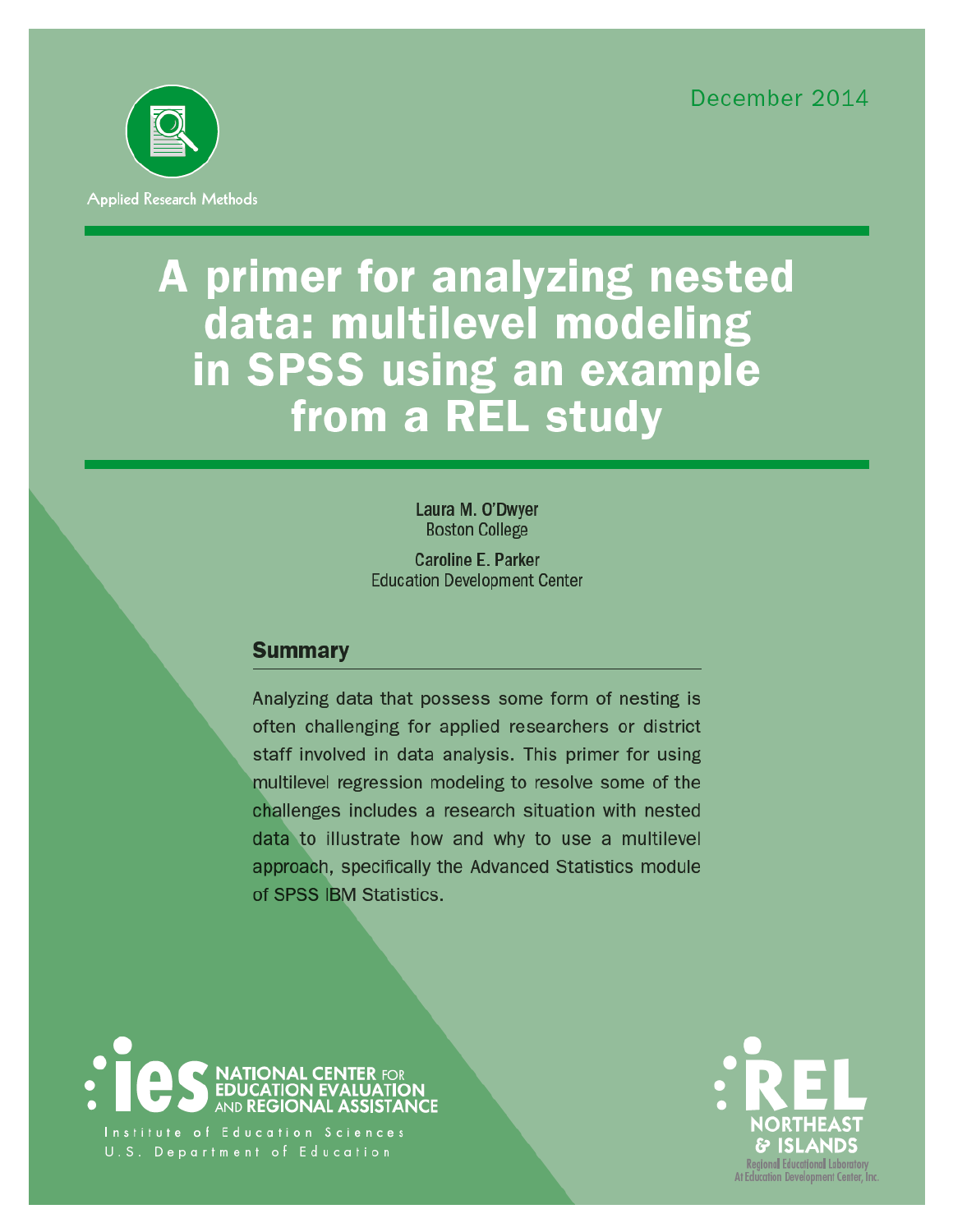REL 2015–046

The National Center for Education Evaluation and Regional Assistance (NCEE) conducts unbiased large-scale evaluations of education programs and practices supported by federal funds; provides research-based technical assistance to educators and policymakers; and supports the synthesis and the widespread dissemination of the results of research and evaluation throughout the United States.

## December 2014

This report was prepared for the Institute of Education Sciences (IES) under contract ED-IES-12-C-0009 by Regional Educational Laboratory Northeast & Islands administered by Education Development Center, Inc. (EDC). The content of the publication does not necessarily reflect the views or policies of IES or the U.S. Department of Education nor does mention of trade names, commercial products, or organizations imply endorsement by the U.S. Government.

This REL report is in the public domain. While permission to reprint this publication is not necessary, it should be cited as:

O'Dwyer, L. M., and Parker, C. E. (2014). *A primer for analyzing nested data: multilevel modeling in SPSS using an example from a REL study* (REL 2015–046). Washington, DC: U.S. Department of Education, Institute of Education Sciences, National Center for Education Evaluation and Regional Assistance, Regional Educational Laboratory Northeast & Islands. Retrieved from http://ies.ed.gov/ncee/edlabs.

This report is available on the Regional Educational Laboratory website at http://ies.ed.gov/ ncee/edlabs.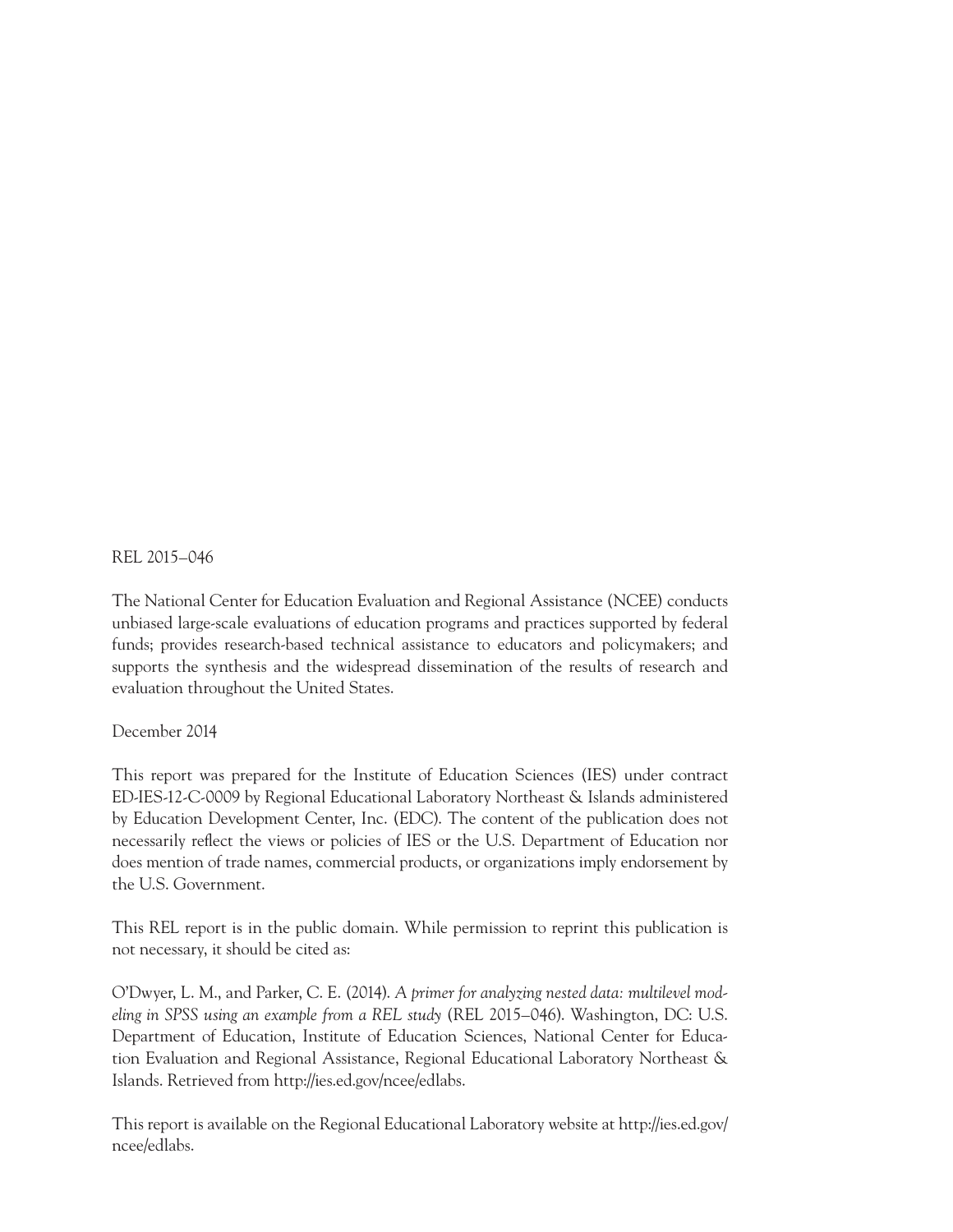#### **Summary**

Researchers often study how students' academic outcomes are associated with the characteristics of their classrooms, schools, and districts. They also study subgroups of students such as English language learner students and students in special education. However, district personnel may not be aware that commonly used analytic methods might give inaccurate readings of the statistical significance of results when individual (student) data are nested within groups (classrooms, programs, schools) or when group-level data are disaggregated to predict individual outcomes. In these cases, it may be necessary to use multilevel regression modeling (also known as hierarchical linear modeling or linear mixed modeling) to analyze data. This primer on conducting multilevel regression analyses to address these issues using the Advanced Statistics module of SPSS IBM Statistics should be useful to applied researchers and district staff engaged in or in charge of data analysis.

A recent study by Regional Educational Laboratory Northeast & Islands focusing on the achievement of a cohort of English language learner students (Parker, O'Dwyer, & Irwin, 2014) asked which characteristics of students, English language learner programs, and schools were most closely related to the students' English proficiency scores. Such research is often addressed using a prediction modeling technique called ordinary least squares (OLS) regression. OLS regression is used to examine the strength and direction of the relationship between two variables in a statistical model while holding other variables constant. It is used extensively as an exploratory, explanatory, and predictive tool. However, a standard OLS model may not be appropriate in situations where individuals are nested in groups because nesting may lead to a statistical dependency among the observations in the sample.<sup>1</sup>

Statistical dependencies can occur for multiple reasons, including situations in which individuals share the same educational context—where individuals are nested in classrooms or schools—and situations in which group-level characteristics are used to predict individual outcomes. An example of the first situation is English language learner students who attend the same school. These students are likely to be more similar to each other than to individuals in other schools (they are drawn from the same communities, use similar school resources, have the same teachers), and so statistical dependency may occur. The second situation occurs when the analysis aims to examine the relationships between group characteristics and individual outcomes. Because each individual in a group is assigned the same value for a group characteristic, a statistical dependency can occur.

In the presence of statistical dependency and assuming that the model is correctly specified, standard OLS regression can produce unbiased estimates of the relationships between variables (the regression coefficients). However, the standard errors associated with the regression coefficients may be biased, leading to incorrect conclusions about the statistical significance of the observed relationships. One of the key assumptions of OLS models (and several other common analysis procedures) is that each individual provides a unique piece of statistical information that is unrelated to the information provided by other individuals in the sample. Statistical dependency violates this assumption and can lead to downwardly biased estimates of the standard errors associated with the regression coefficients and ultimately to incorrect statistical conclusions.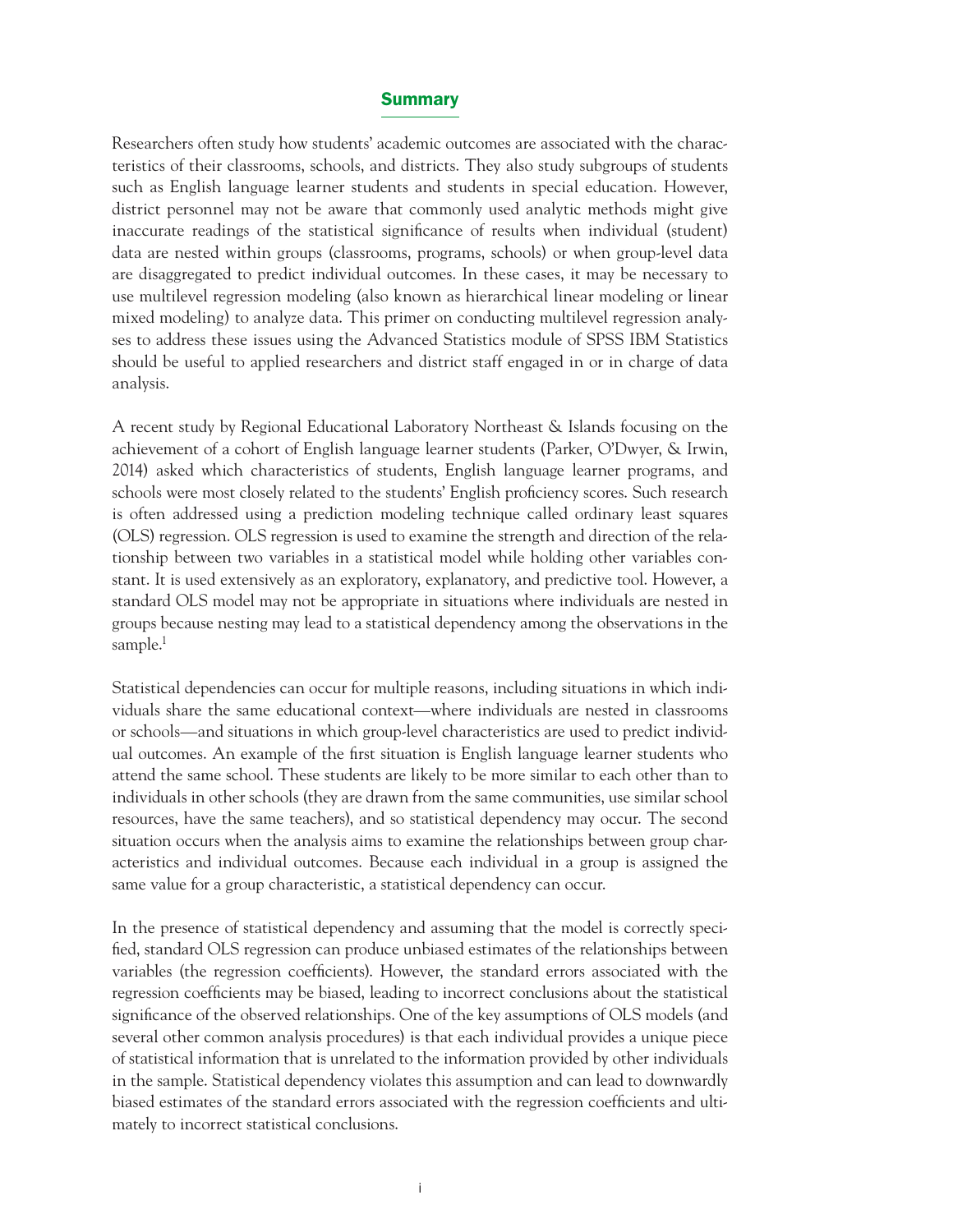Multilevel regression modeling does not correct bias in the regression coefficient estimates compared with an OLS model; however, it produces unbiased estimates of the standard errors associated with the regression coefficients when the data are nested, and easily allows group characteristics to be included in models of individual outcomes (Snijders & Bosker, 1999; Raudenbush & Bryk, 2001; Bickel, 2007, Gelman & Hill, 2007; Hox, 2010). Although multilevel modeling is an advanced data analysis procedure that requires specialized software and data analysis skills, several readily available statistical packages provide the capability to conduct such analyses, including the Advanced Statistics module of SPSS IBM Statistics, used for the analysis in this primer.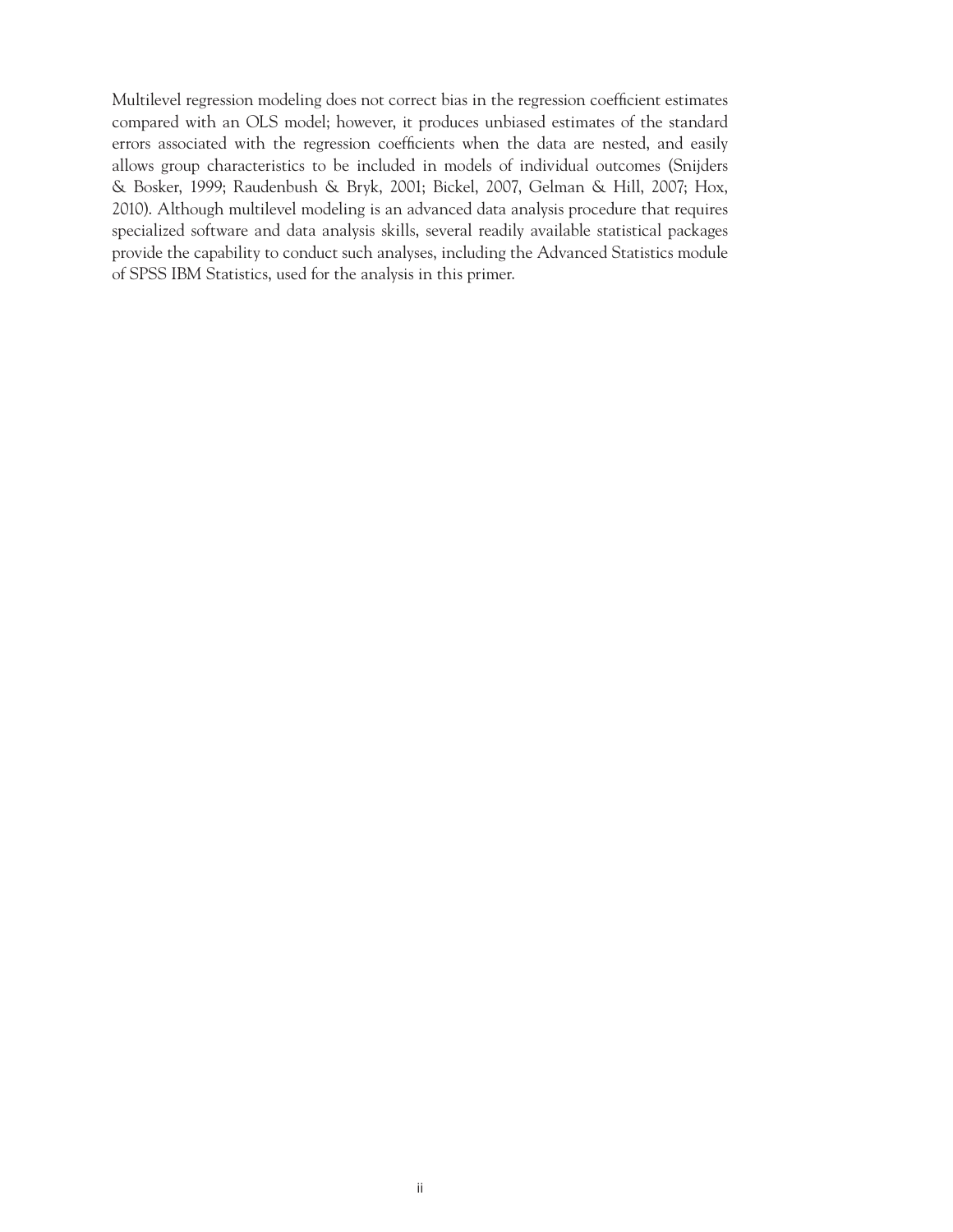# **Contents**

| <b>Summary</b>                                                                                                                                                                            | i                        |
|-------------------------------------------------------------------------------------------------------------------------------------------------------------------------------------------|--------------------------|
| Why this primer?                                                                                                                                                                          | $\mathbf{1}$             |
| Challenges in using ordinary least squares regression analysis with nested data                                                                                                           | 3                        |
| Statistical significance tests evaluate the strength of relationships                                                                                                                     | $\overline{4}$           |
| Danger of false-positive or false-negative errors                                                                                                                                         | $\overline{4}$           |
| Analyzing nested data with multilevel modeling                                                                                                                                            | 4                        |
| Accounting for statistical dependency                                                                                                                                                     | 5                        |
| Variance and covariance can be partitioned into within-group and between-group components                                                                                                 | 5                        |
| Comparing the two statistical models                                                                                                                                                      | 6                        |
| Sample size is important                                                                                                                                                                  | $\overline{\mathcal{L}}$ |
| An illustration using English language learner student and school data                                                                                                                    | 7                        |
| Two-level model used to predict English proficiency scores                                                                                                                                | $\overline{\mathcal{U}}$ |
| Interpreting the results of ordinary least squares and multilevel regression models                                                                                                       | 8                        |
| Implications of statistical dependency                                                                                                                                                    | 10                       |
| Step by step procedure for using the Advanced Statistics module of<br><b>Appendix A</b><br><b>SPSS IBM Statistics</b>                                                                     | $A-1$                    |
| <b>Notes</b>                                                                                                                                                                              | Notes-1                  |
| <b>References</b>                                                                                                                                                                         | $Ref-1$                  |
| <b>Box</b>                                                                                                                                                                                |                          |
| Key terms<br>1                                                                                                                                                                            | $\mathfrak{2}$           |
| <b>Table</b>                                                                                                                                                                              |                          |
| Comparison of results for a multilevel model and an ordinary least squares model<br>$\mathbf{1}$<br>predicting English language learner students' scores on a test of English proficiency | 8                        |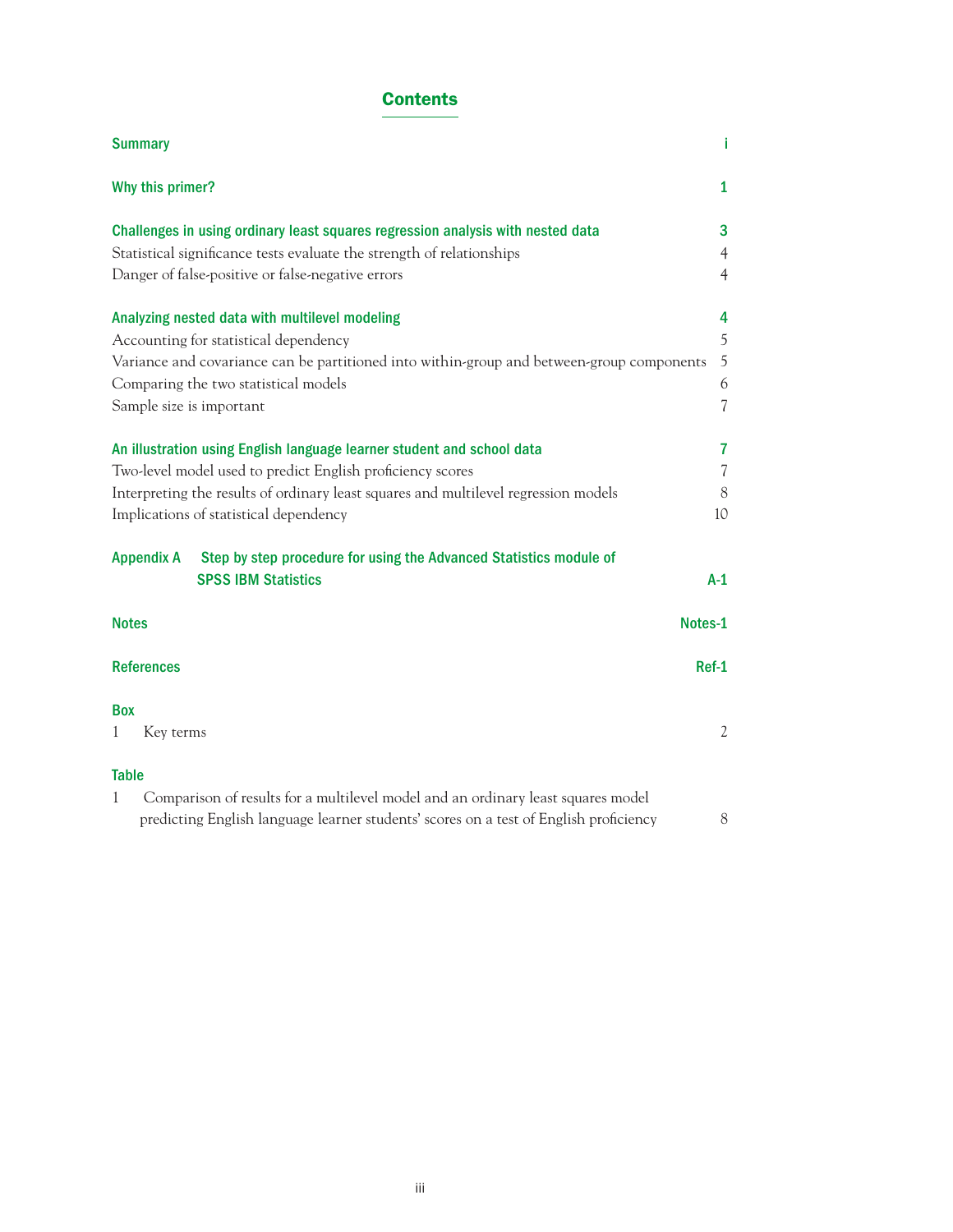#### Why this primer?

A recent study by the Regional Educational Laboratory Northeast & Islands on the achievement of a cohort of English language learner students in a large school district in Connecticut asked which characteristics of students, English language learner programs, and schools were most closely related to the students' English proficiency scores (Parker et al., 2014).

A common statistical method used to address this type of question is ordinary least squares (OLS) regression analysis. OLS regression, which can examine the strength and direction of the relationship between two variables while holding other variables constant, is used extensively as an exploratory, explanatory, and prediction tool. However, a standard OLS model may produce misleading results about the statistical significance of a relationship when it is used to analyze data collected from students in classrooms and schools because of this "nesting" of data—students nested within classrooms.

A key assumption of OLS models (and several other common analysis procedures) is that each individual in the sample provides a unique piece of statistical information unrelated to the information provided by other individuals in the sample. Because students who attend the same school are likely to be more similar to each other than they are to individuals in other schools (they are drawn from the same communities, use similar school resources, have the same teachers), meeting this assumption can be difficult. A standard OLS regression can produce statistically unbiased estimates of the relationships among variables (regression coefficients); however, the nesting of students in schools leads to correlated observations (a dependency among the data) and the possibility of downwardly biased estimates of the standard errors associated with the regression coefficients. If adjustments are not made to the OLS model to account for the statistical dependency introduced by nesting, analysts can make substantive errors in interpreting the statistical significance of relationships (Raudenbush & Bryk, 2001).2

Education researchers also frequently examine how group or organizational characteristics, such as the characteristics of schools, are associated with individual outcomes. Each individual in a group is assigned the same value for the group characteristic. However, a group characteristic that is disaggregated to the individual level cannot explain individual differences within a group. For example, the percentage of students who receive free or reducedprice lunches at a school cannot explain student-to-student differences in test performance within a school. A standard OLS model that includes a disaggregated variable will use the individual-level sample size, which is inaccurate for a variable measured at the group level, for determining statistical significance. This practice can also lead to incorrect conclusions about the significance of the relationships under investigation.

The REL Northeast & Islands study of English language learner students examined the characteristics of students, English language learner programs, and schools most closely related to their English proficiency scores (Parker et al., 2014). The researchers had to consider the possibility of a statistical dependency among the English language learner students who attended the same school while also including school characteristics in models for predicting individual student outcomes.

*A standard ordinary least squares regression can produce statistically unbiased estimates of the relationships among variables; however, the nesting of students in schools leads to statistical dependency and the possibility of downwardly biased estimates of the standard errors*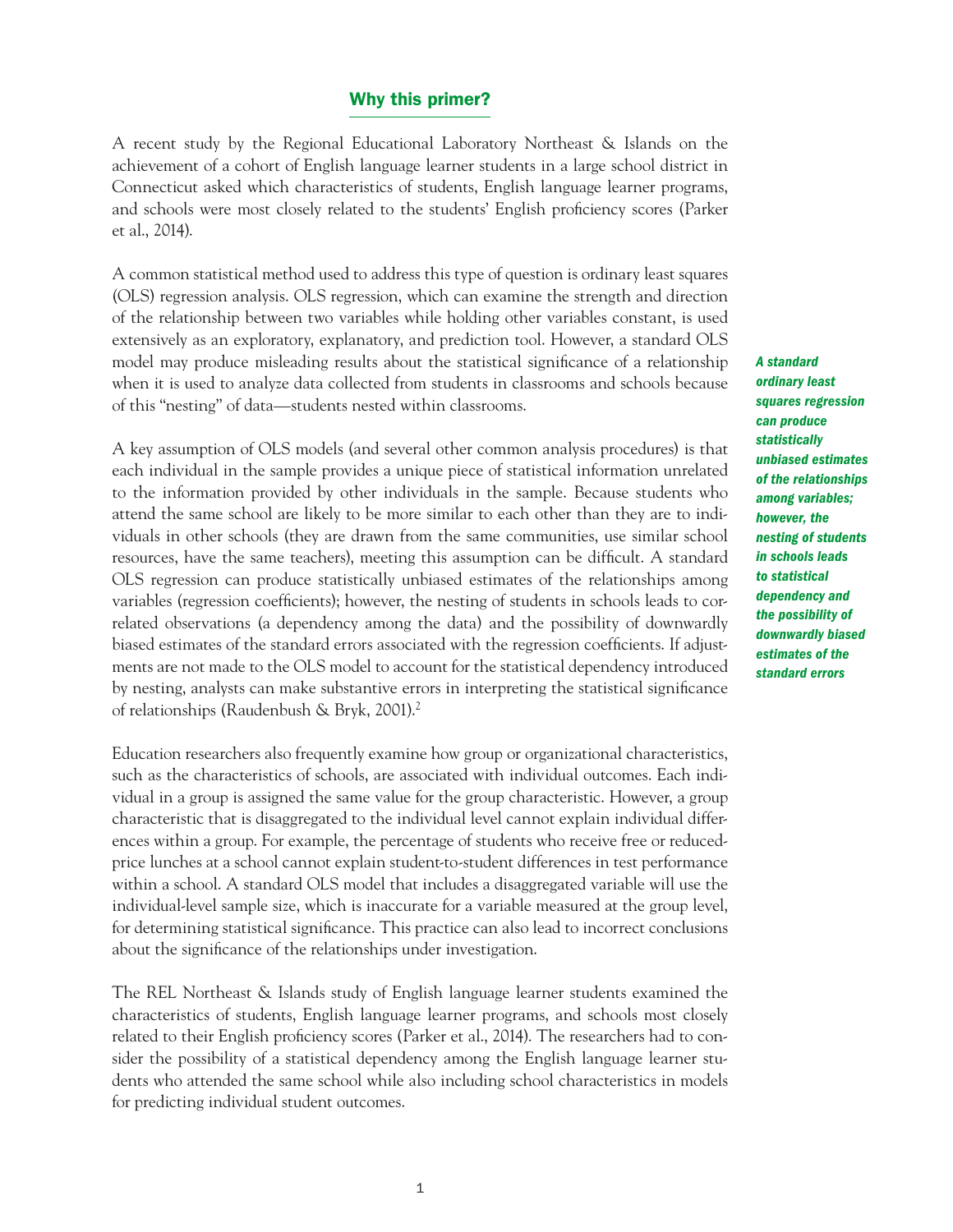Over the past two decades, multilevel modeling (also known as hierarchical linear modeling or linear mixed modeling<sup>3</sup> has become a popular way to analyze data with statistical dependency (see box 1 for definitions of key terms). Multilevel regression modeling does not correct bias in the regression coefficient estimates compared with an OLS model; however, it produces unbiased estimates of the standard errors associated with the regression coefficients when the data are nested and easily allows group characteristics to be included in models of individual outcomes (Snijders & Bosker, 1999; Raudenbush & Bryk, 2001; Bickel, 2007, Gelman & Hill, 2007; Hox, 2010).4 Although multilevel modeling is an advanced data analysis procedure that may require specialized software and data analysis skills, several readily available statistical packages make it more accessible. For example, Stata and SAS allow analyses that account for statistical dependency in the estimation of standard errors. Likewise, the Advanced Statistics module of SPSS IBM Statistics uses multilevel modeling to analyze data with statistical dependency.

Statistics module of SPSS IBM Statistics.<sup>5</sup> Although this discussion focuses on OLS regres-This primer provides guidance to applied researchers and district staff engaged in or in charge of analyzing data with nested components and who have access to the Advanced sion analysis, the effects of nesting are relevant for other commonly used inferential tests

#### Box 1. Key terms

*Intercept-only model:* A type of multilevel regression model in which only the intercept is allowed to vary from group to group.

*Intraclass correlation coefficient:* The proportion of variance in the dependent variable that lies between groups. The intraclass correlation coefficient ranges from 0 to 1 and is used to estimate the degree of statistical dependency in the data. If there is no statistical dependency, all of the variance would be expected to lie among individuals, and the intraclass correlation coefficient would be zero or close to zero. Conversely, with highly dependent data, the largest proportion of variance would lie among groups, and so the intraclass correlation coefficient would be closer to 1.

*Multilevel regression modeling:* A set of statistical models that accounts for the statistical dependency that may result from nested data. When the assumptions of the models are met, they provide unbiased estimates of the standard errors associated with regression coefficients and allow group characteristics to be included in statistical models of individual outcomes (Snijders & Bosker, 1999; Raudenbush & Bryk, 2001; Bickel, 2007, Gelman & Hill, 2007; Hox, 2010). The approach is also known as hierarchical linear modeling or linear mixed modeling.

*Nested data:* When data are collected from multiple individuals in a group, the individual data are considered nested within that group.

*Ordinary least squares (OLS) regression:* A statistical model used to describe the relationship between an array of variables (independent variables) and a dependent variable. OLS models assume that the relationship between the dependent and independent variables is linear, that the prediction errors are normally distributed and equally variable across the range of scores, and that the prediction errors for individuals are uncorrelated with each other.

*Statistical dependence:* When the prediction error for the *i th* individual is correlated with the prediction error for the *i th*+1 individual. It occurs when individuals are nested in groups or when group characteristics are disaggregated to the individual level and leads to biased estimates of the standard errors associated with the regression coefficients in an OLS model.

*Multilevel regression modeling produces unbiased estimates of the standard errors associated with the regression coefficients when the data are nested and easily allows group characteristics to be included in models of individual outcomes*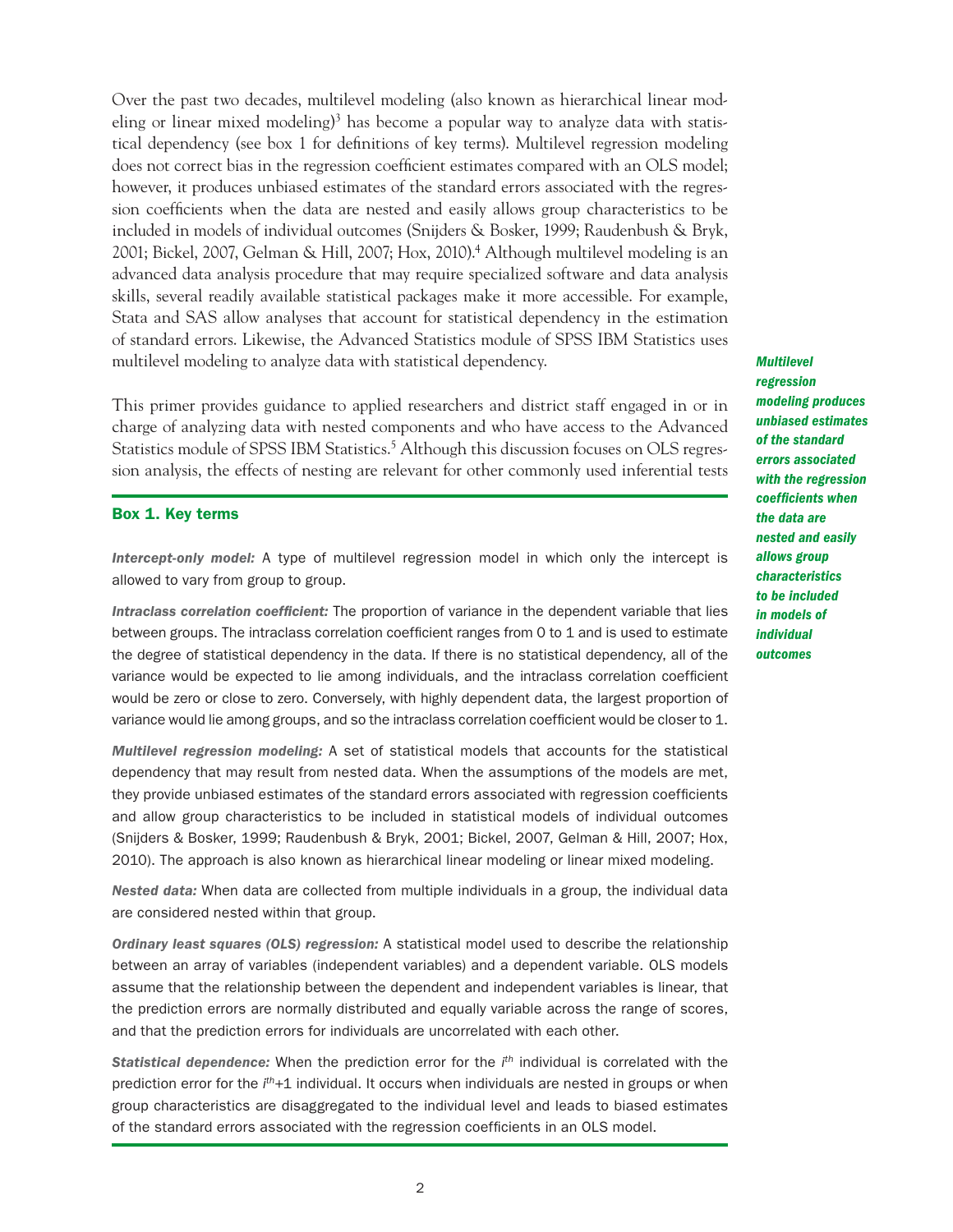such as *t*-tests, analysis of variance, and correlation. While this primer considers data with two levels, such as individuals nested within groups (students nested within schools), multiple levels of nesting, such as students within classrooms, classrooms within schools, or schools within districts, are also common.<sup>6</sup>

The following sections describe the challenges to OLS regression presented by statistical dependency and the inclusion of group characteristics; how multilevel modeling can accommodate nested data and the inclusion of group characteristics; and the use of multilevel modeling in a study of English language learner students in a large urban school district (Parker et al., 2014).

### Challenges in using ordinary least squares regression analysis with nested data

In OLS regression analysis a statistical model specifies an array of variables (independent variables) and uses them to predict some other variable (the dependent variable). The statistical model generated by OLS analysis shows the strength and direction of the relationship between a particular independent variable and the dependent variable while holding constant all other independent variables in the model. The focus here is on prediction models in which there is a single dependent continuous variable.7 For example, an OLS regression model for a continuous dependent variable for *i* individuals, *Yi* , and three independent variables  $X_{1i}$ ,  $X_{2i}$ , and  $X_{3i}$  measured at the individual level, and one independent variable  $W_{1j}$  measured at the group level takes the following form:

$$
Y_i = a + b_1 X_{1i} + b_2 X_{2i} + b_3 X_{3i} + b_4 W_{1j} + e_i.
$$
 (1)

The dependent variable for individual *i*,  $Y_i$ , is predicted from a linear combination of variables  $X_{1i}$ ,  $X_{2i}$ ,  $X_{3i}$ , and  $W_{1j}$  plus some amount of error,  $e_i$ . For example, in the study used as an illustration in this primer (Parker et al., 2014), English language learner students' English proficiency scores (*Yi* ) might be predicted using students' school attendance rate  $(X_{1i})$ , their dominant language  $(X_{2i})$ , the program in which they are enrolled  $(X_{3i})$ , and the percentage of students achieving math proficiency in the school (*W*<sup>1</sup>*<sup>j</sup>* ).

The intercept, *a*, and the regression coefficients,  $b_1$ ,  $b_2$ ,  $b_3$ , and  $b_4$ , are fixed values that are the same for every *i* individual in the dataset. The model predicts a value of  $Y_i$  based on individuals' unique values on  $X_{1i}$ ,  $X_{2i}$ ,  $X_{3i}$ , and  $W_{1j}$ . The value of the intercept, *a*, represents the predicted value of  $Y_i$  when all  $X_i$  and  $W_j$  variables in the model are zero. Each regression coefficient in the model  $(b_1, b_2, b_3,$  and  $b_4$ ) indicates the predicted change in  $Y_i$ for every one unit increase in the value of the associated independent variable, holding constant the other independent variables in the model. Holding all other independent variables in the model constant means that the regression coefficient is the relationship between *Yi* and a particular independent variable for individuals who have the same value for all other independent variables in the model.

Unless the independent variables predict *Yi* perfectly, there will be error in the prediction model; for some individuals the predicted  $Y_i$  value will be higher than their actual  $Y_i$  value, while for others it will be lower. The error term in the model,  $e_i$ , is of particular interest when analyzing data that have a statistical dependence; it is discussed in more depth later.

*Unless the independent variables in an ordinary least squares regression predict the dependent variable perfectly, there will be error in the prediction model*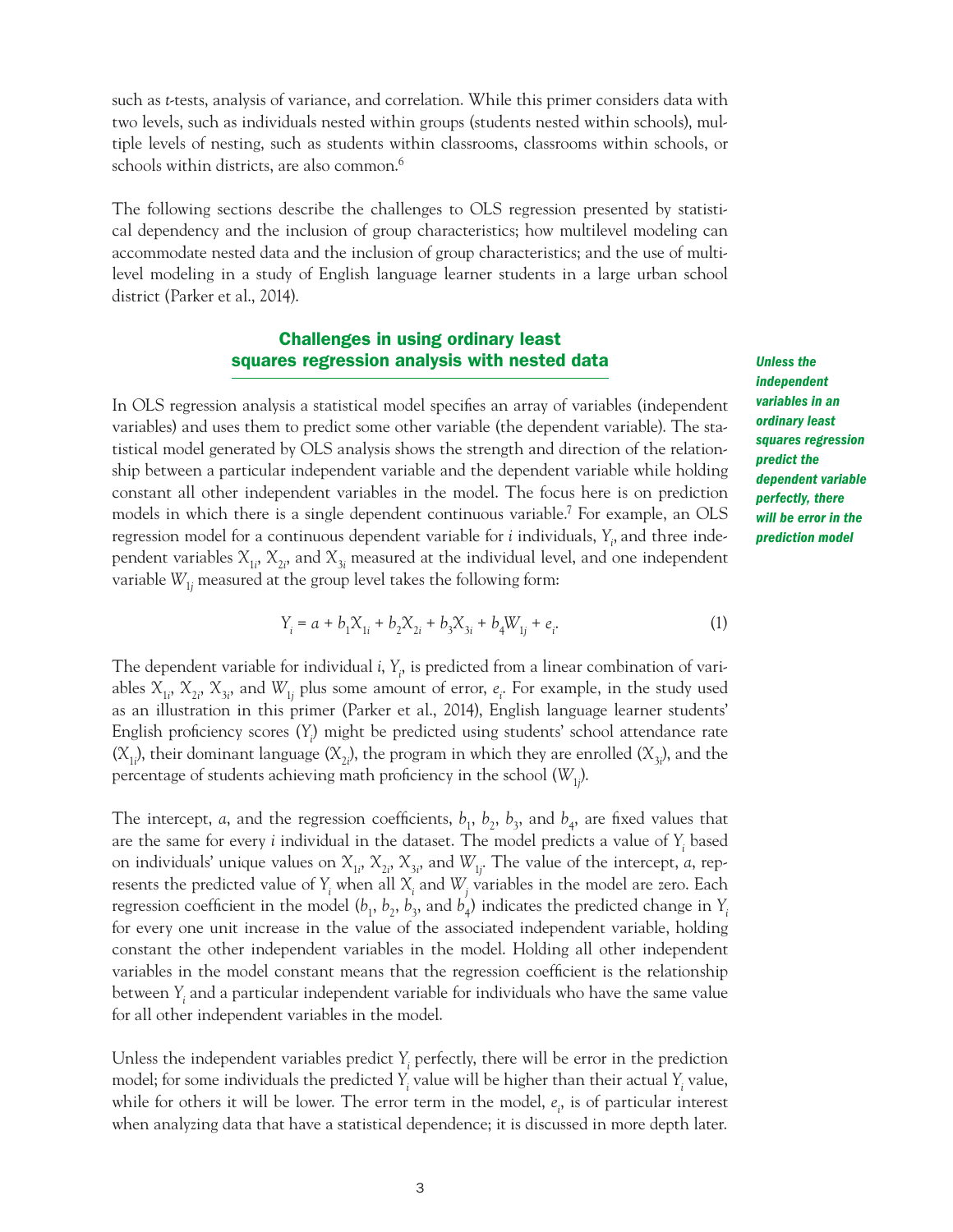#### Statistical significance tests evaluate the strength of relationships

Significance tests are typically used to evaluate the strength of the relationships represented by the regression coefficients. They show whether the predicted change in *Yi* associated with a one-unit change in an independent variable is statistically significantly different from zero. Decisions about statistical significance in a sample rely on the probability of observing a regression coefficient of the size observed or larger by chance if the coefficient is really zero in the population. If the probability of a chance relationship is large, the regression coefficient is not statistically significantly different from zero  $(X<sub>i</sub>$  is not a significant predictor of *Yi* ). If the probability of a chance relationship is small, the regression coefficient is statistically significantly different from zero  $(X_i$  is a significant predictor of  $Y_i$ ).

For analysts to be confident in a decision about the significance of the regression coefficient, the data must meet several assumptions.8 First, the relationship between the dependent and independent variables is assumed to be linear—that is, it can be described using the equation of a straight line that contains only the intercept, *a*, the regression coefficients, *b*s, and some amount of error, *e*. Second, the OLS model assumes that the errors are normally distributed and equally variable across the range of scores. Third, and most pertinent to this discussion, the prediction errors for *i* individuals are assumed to be uncorrelated with each other. When this assumption is met, each piece of data in the sample is unique and statistically independent of all other pieces of data, and the prediction error for the *i th* individual is not correlated with the prediction error for the *i th+1* individual.

#### Danger of false-positive or false-negative errors

However, the assumption of uncorrelated errors is difficult to meet when there is a statistical dependency in the data because individuals are nested in the same group (students in the same school are drawn from the same communities, use similar school resources, and have the same teachers). In that case the estimated probability of observing a relationship of the size observed or larger in the sample, if the relationship is really zero in the population, is artificially reduced. Because of this reduction, a relationship may be considered statistically significant when it is not (Snijders & Bosker, 1999; Raudenbush & Bryk, 2001; Bickel, 2007; Gelman & Hill, 2007; Hox, 2010). This type of incorrect false-positive decision is called a Type I error. It is also possible for an independent variable to be nonsignificant in an OLS model and significant in a multilevel model. In this case the OLS result is considered a false-negative or Type II error.

Type I errors are problematic because they may lead to the conclusion that a particular student characteristic is associated with higher academic performance or that a schoolor district-wide program or policy is effective for improving academic outcomes when in reality there is no effect. Type II errors are problematic because they could miss a significant relationship in the data that could guide decisionmaking.

#### Analyzing nested data with multilevel modeling

Multilevel modeling techniques were developed to help analysts avoid erroneous conclusions from using inappropriate analysis procedures, such as using OLS regression with unadjusted standard errors when analyzing nested data. In a multilevel model the associations between the dependent variable and the independent variables are expressed as regression *The assumption of uncorrelated errors is difficult to meet when there is a statistical dependency in the data because individuals are nested in the same group*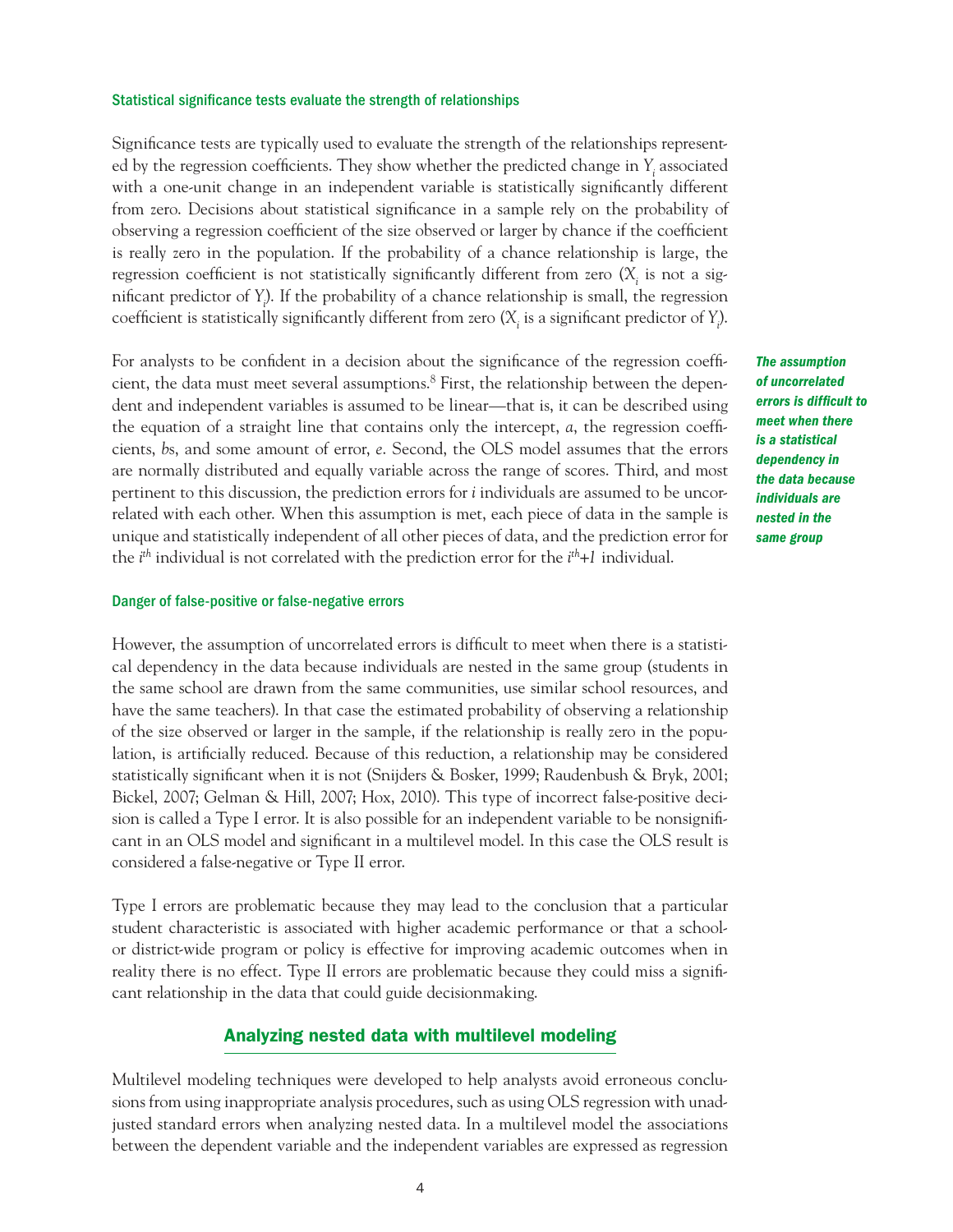coefficients and interpreted in the same way as OLS regression coefficients. However, in a multilevel regression analysis the coefficients refer to specific levels (for example, students within schools) in the nested data. The details of how this is done are described in this section. A step-by-step procedure for running a multilevel regression analysis using the Advanced Statistics module of SPSS IBM Statistics is shown in appendix A.

#### Accounting for statistical dependency

Multilevel regression modeling accounts for statistical dependency by assigning each level in the data hierarchy its own statistical model that includes an intercept, regression coefficients, and error term. For example, an analysis of students nested within schools would require the use of a model that includes separate statistical expressions for students at level 1 and schools at level 2. Since there are error terms in each level of the data, the result is a more complex error structure than in a standard OLS model.

Because statistical models are formulated for each level in the data hierarchy, group characteristics can be included in models of individual outcomes, which can improve estimates of the effects within the groups and allow testing of hypotheses about cross-level effects.9 When the assumptions of the multilevel model hold, the bias in the standard errors of the regression coefficients is reduced, the estimated probability that researchers rely on to evaluate statistical significance is no longer artificially reduced, and the incidence of Type I, false-positive errors is reduced (Snijders & Bosker, 1999; Raudenbush & Bryk, 2001; Bickel, 2007; Gelman & Hill, 2007; Hox, 2010).

#### Variance and covariance can be partitioned into within-group and between-group components

Another advantage of multilevel modeling is that it allows the variance and covariance components to be partitioned across the levels of the data. Whereas OLS regression provides a single value to indicate the proportion of variability in the dependent variable explained by the combination of independent variables (referred to as *R*<sup>2</sup> ), the multilevel model's more complex error term allows partitioning the total variance in the dependent variable into a within-group component (student-to-student variation within schools, for example) and a between-group component (variation between schools, for example). It also allows calculating the reduction in variance with the addition of independent variables at the individual and group levels in subsequent models.

The available variance in the dependent variable is partitioned into its within-group variance  $(\sigma^2)$  and between-group variance  $(\tau_{00})$  components using an unconditional multilevel model that includes only a random group effect. The intraclass correlation coefficient (*ICC*) in equation 2 is used to calculate the portion of variance in the dependent variable that is explained at each level in subsequent models with the addition of individual and group measures:

$$
\text{ICC} = \frac{\tau_{00}}{\sigma^2 + \tau_{00}} \,. \tag{2}
$$

If there is no statistical dependency in the data, all of the variance would be expected to lie among individuals, and the intraclass correlation coefficient would be expected to be zero or close to zero. Conversely, with highly dependent data, the largest proportion of variance would lie among groups, and so the intraclass correlation coefficient would be closer to 1.10 *Multilevel modeling techniques were developed to help analysts avoid drawing erroneous conclusions from inappropriate analysis procedures, such as using ordinary least squares regression with unadjusted standard errors when analyzing nested data*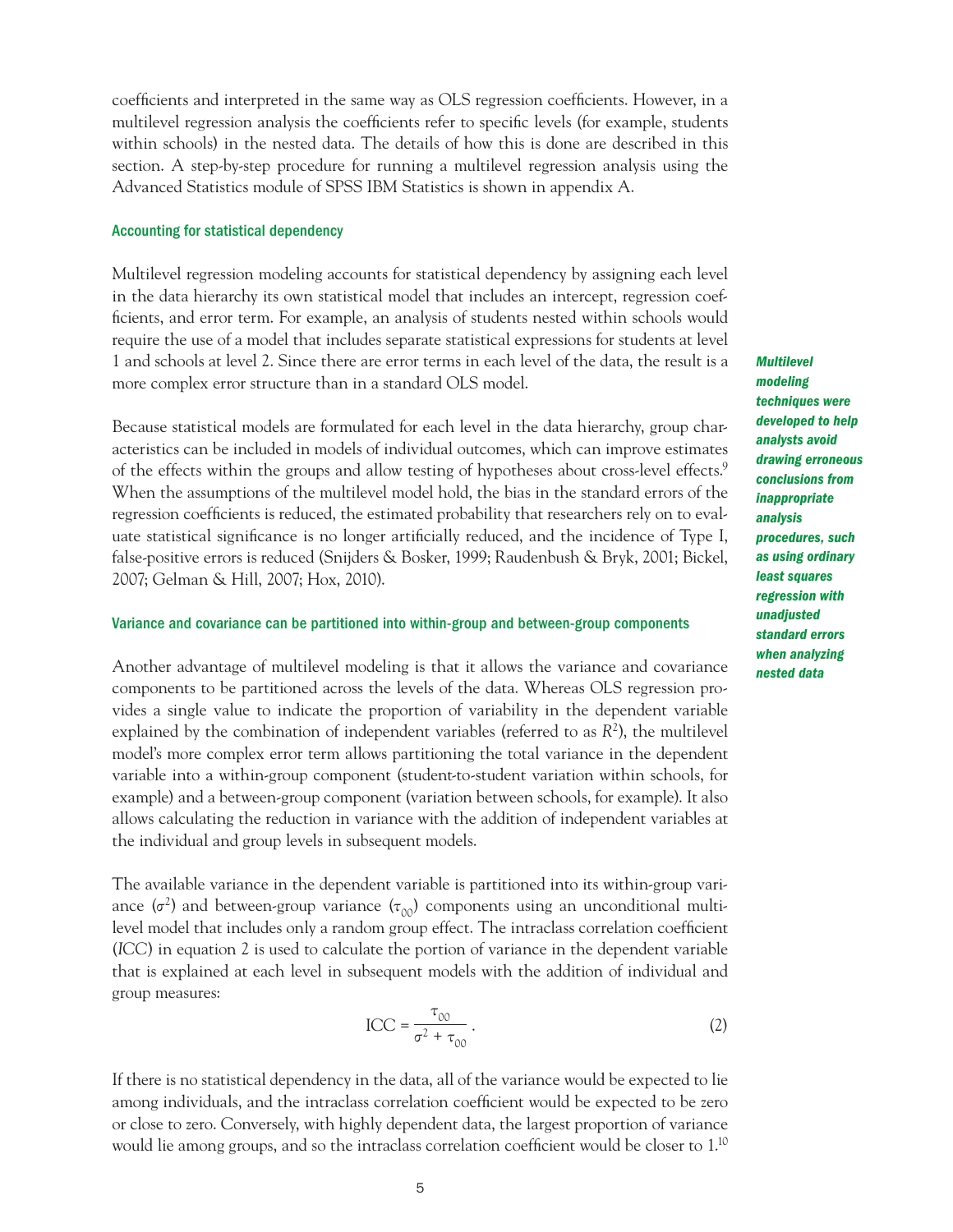#### Comparing the two statistical models

To draw parallels between the statistical models for OLS and multilevel regression, a two-level model in which individuals are nested in groups is described. For individual *i*  nested in group *j*, a multilevel regression model analogous to equation 1, with a continuous dependent variable  $Y_{ij}$  and three independent variables,  $X_{1ij}$ ,  $X_{2ij}$ , and  $X_{3ij}$ , measured at the individual level, would take the following form:

$$
Y_{ij} = \beta_{0j} + \beta_1 X_{1ij} + \beta_2 X_{2ij} + \beta_3 X_{3ij} + r_{ij}.
$$
 (3)

This model states that the dependent variable  $Y_{ij}$ , for individual *i* in group *j*, is predicted from a linear combination of variables  $X_{1ij}$ ,  $X_{2ij}$ , and  $X_{3ij}$ , and an individual-level prediction error term,  $r_{ii}$ . Despite the different notation, this model is similar to the OLS expression in equation 1 in that it consists of an intercept,  $\beta_{0j}$ ; regression coefficients  $\beta_{1j}$ ,  $\beta_{2j}$ , and  $\beta_{3j}$ ; and an individual-level error term,  $r_{ij}$ , that is assumed to be normally distributed with a mean of zero. As in the OLS model, the value of the intercept,  $\beta_{0j}$ , represents the predicted value of *Y<sub>ij</sub>* when all  $X_{ij}$  in the model are zero and each of the regression coefficients,  $β_{1j}$ ,  $β_{2j}$ , and β<sup>3</sup>*<sup>j</sup>* , indicates the predicted change in *Yij* for every one-unit increase in the value of the associated  $X_{ii}$  variable, holding constant the other variables in the model.

Since *i* individuals are nested in *j* groups, a group-level model can be formulated. To illustrate the model, consider the situation in which a characteristic measured at the group level,  $W_{1j}$  is included in the group model to predict the intercept in the individual model,  $\beta_{0j}$ :

$$
\beta_{0j} = \gamma_{00} + \gamma_{01} W_{1j} + u_{0j}.
$$
\n(4)

individual-level variables in the model. Each group has a unique error term,  $u_{0j}^{\phantom{\dag}},$  which is Again, this model contains an intercept,  $\gamma_{00}$ , a regression coefficient,  $\gamma_{01}$ , and a group-level prediction error term,  $u_{0j}$ . The regression coefficient,  $\gamma_{01}$ , represents the predicted increase in  $Y_{ij}$  for every one-unit increase in the group-level measure,  $W_{1j}$ , holding constant the assumed to be normally distributed with a mean of zero.

Models may also be formulated for the level 1 (individuals) regression coefficients. In the simplest case these models are as follows:<sup>11</sup>

$$
\beta_{1j} = \gamma_{10}, \beta_{2j} = \gamma_{20}, \text{ and } \beta_{3j} = \gamma_{30}.
$$
 (5)

The similarity between multilevel models and OLS models (equation 1) is evident when the multilevel models (equations 3–5) are combined into a single model, referred to as a linear mixed model:

$$
Y_{ij} = \gamma_{00} + \gamma_{10} X_{1ij} + \gamma_{20} X_{2ij} + \gamma_{30} X_{3ij} + \gamma_{01} W_{1j} + r_{ij} + u_{0j}.
$$
 (6)

As in the OLS model, the value of the intercept,  $\gamma_{00}$ , represents the predicted value of  $Y_{ij}$  when all predictors in the model  $(X_{1ij}, X_{2ij}, X_{3ij}$ , and  $W_{1j}$  are zero, and each regression coefficient ( $\gamma_{10}$ ,  $\gamma_{20}$ ,  $\gamma_{30}$ , and  $\gamma_{01}$ ) indicates the predicted change in  $Y_{ii}$  for every one-unit increase in the value of the associated independent variable, holding constant the other variables in the model. The linear mixed model also shows a more complex error structure

*Whereas ordinary least squares regression provides a single value to indicate the proportion of variability in the dependent variable explained by the independent variables, the multilevel model allows partitioning the total variance into a within-group component and a between-group component*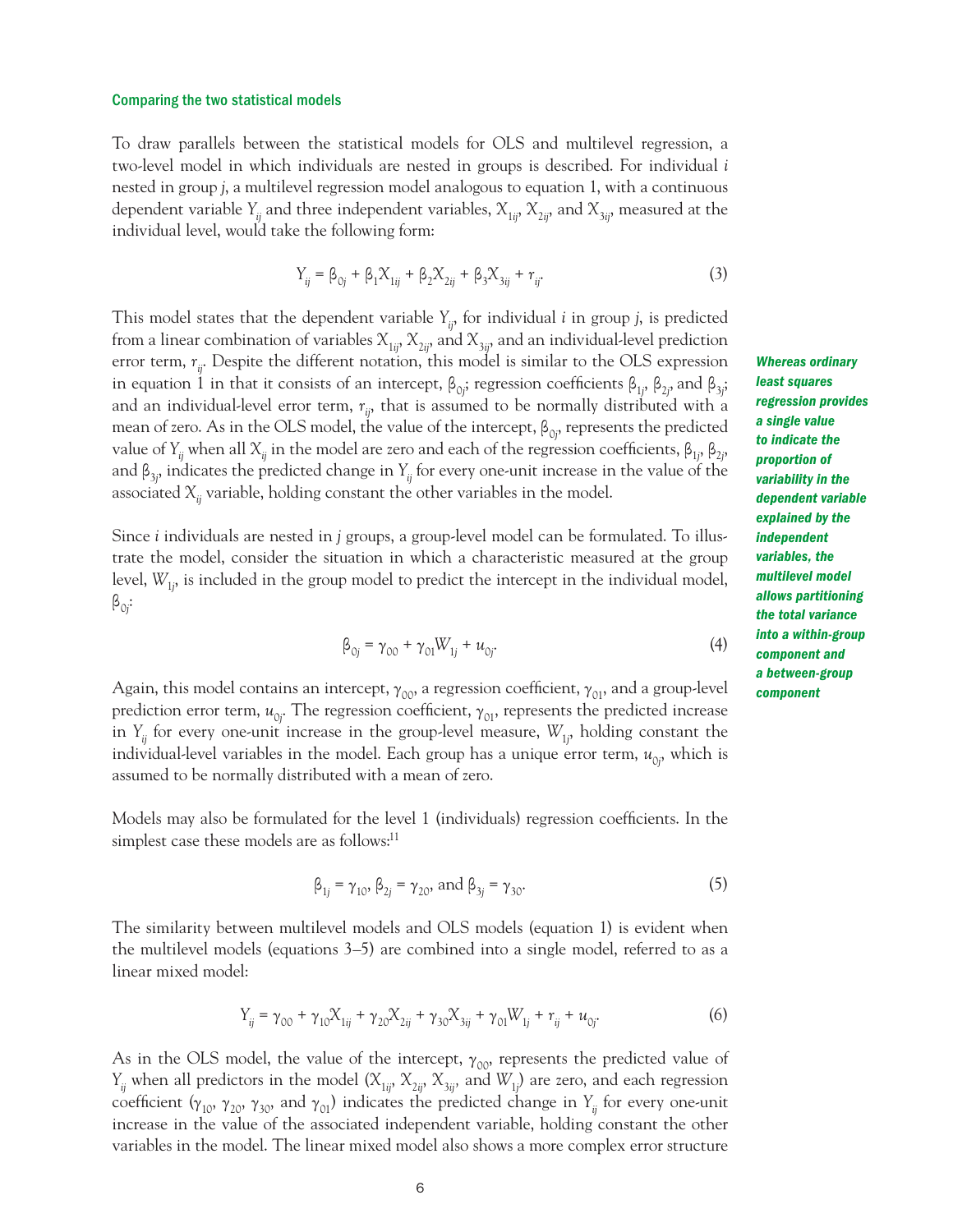than the OLS model. Instead of the single-error term, *ei* , in the OLS model, the linear mixed model indicates a within-group error,  $r_{ij}$ , and a between-group error,  $u_{0j}$ .

#### Sample size is important

Multilevel modeling procedures require a minimum sample size to achieve accurate estimates of the regression coefficients and their standard errors, as well as of the variance components and their standard errors (Raudenbush & Bryk, 2001). Typically, the minimum sample size refers to the highest level in the data hierarchy (for analyzing students nested in schools, the number of available schools is the primary sample-size consideration), though the numbers of individuals within groups and the magnitude of the intraclass correlation coefficient may also have an effect on the model estimates (Hox & Maas, 2002). The sample size will also affect the complexity of the models that can be formulated.12 Guidelines for sample-size requirements and their implications for model complexity, the regression coefficients, variance components, and their standard errors are given in various studies and texts. For example, models with fewer than 20–25 groups may not provide accurate estimates of the regression coefficients and their standard errors, or of the variance components and their standard errors. Simulation studies have shown that analyses with fewer than 50 groups can lead to biased estimates of the standard errors at the group level (Hox & Maas, 2002).13

An illustration using English language learner student and school data

The recent study by the REL Northeast & Islands on the achievement of a cohort of English language learner students in a large school district in Connecticut is used here to illustrate how multilevel regression modeling was applied to examine the relationships between student, program and school characteristics and English proficiency scores. The study asked which characteristics of students, English language learner programs, and schools were most closely related to the students' English proficiency scores (Parker et al., 2014). Data compiled for English language learner students in grades K–1 are used in the illustration (see appendix F and table G1 in Parker et al., 2014, for the complete results).

Complete data were available for 566 English language learner students in grades K–1 who attended 28 schools (with an average of 20 English language learner students per school). The unconditional model showed that the within-school variance was 1,990.4  $(\sigma^2)$  and the between-school variance was 579.7 ( $\tau_{00}$ ). Using equation 2, the intraclass correlation coefficient was calculated as 0.23, or 23 percent. Thus 23 percent of the variability in the students' English proficiency scores was due to school-to-school differences (such as differences in school socioeconomic status, communities, and policies or practices) and 77 percent to student-to-student differences within schools (such as differences in student attitudes and socioeconomic status).

#### Two-level model used to predict English proficiency scores

A two-level intercept-only model was used to predict the students' English proficiency scores using student and school characteristics. At the student level the model included indicators of students' dominant home language  $(0 -$  Spanish,  $1 -$  language other than Spanish), special education status (0 = does not have an individualized education program, 1 = has an individualized education program), attendance rate (continuous variable, total *Multilevel modeling procedures require a minimum sample size to achieve accurate estimates of the regression coefficients and their standard errors, as well as of the variance components and their standard errors*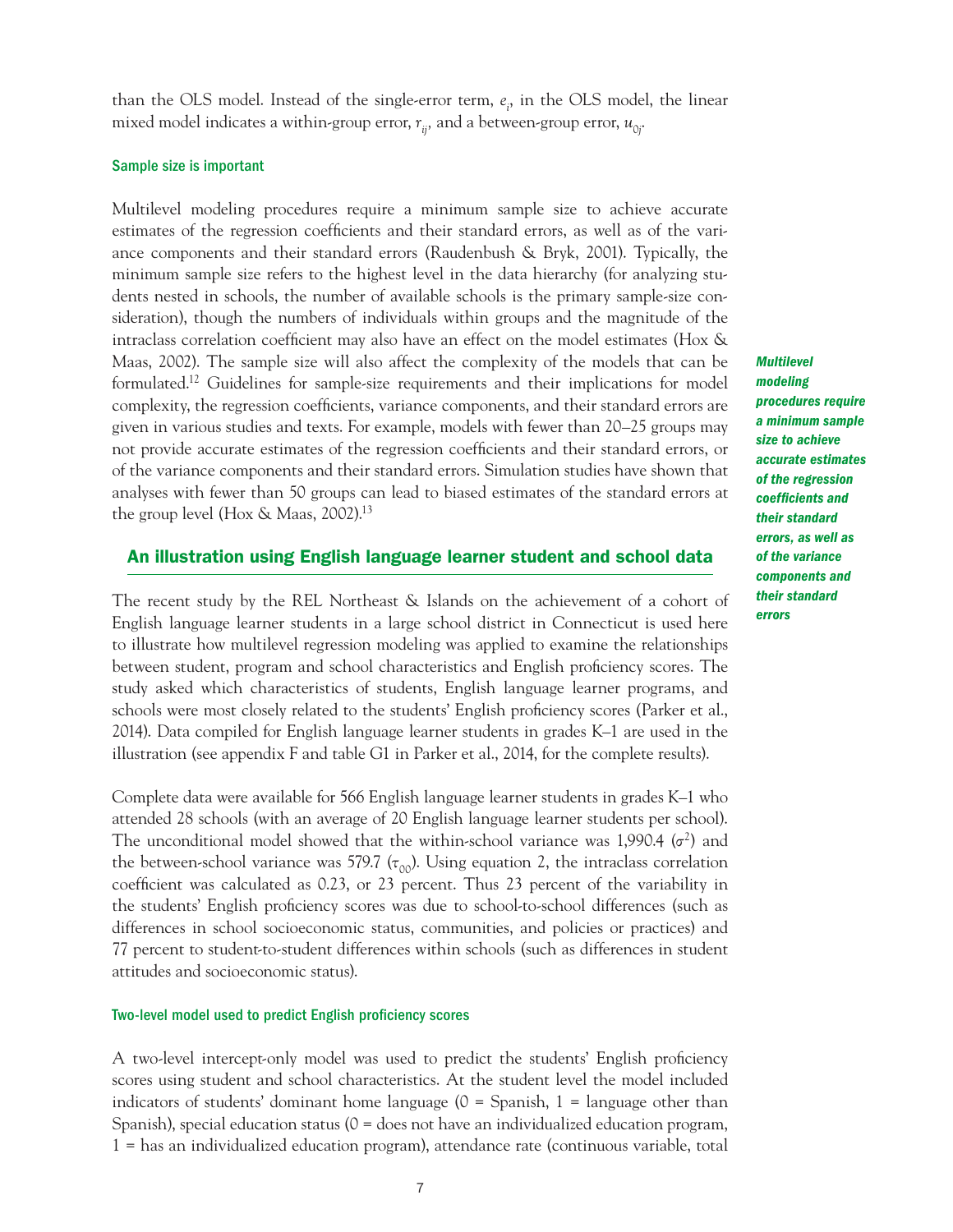number of days in attendance divided by the possible number of days in attendance), and dichotomous variables for comparing the English language learner programs to the grand mean across all programs (transitional bilingual, dual-language bilingual, eligible for but not attending a program by parent request, and English as a second language services).

At the school level the model included two variables: the percentage of students in the school who achieved proficiency in math and the percentage who achieved proficiency in reading. These school variables were constant for every English language learner student in the same school and had no variation within schools. (See appendix A for a step-by-step guide with screenshots for running this type of analysis using the SPSS menu interface as well as the syntax that these steps produced.)

#### Interpreting the results of ordinary least squares and multilevel regression models

Table 1 compares the fixed components from a multilevel regression analysis predicting English language learner students' scores on a test of English proficiency (see appendix F and table G1 in Parker et al., 2014) along with the results from an OLS analysis conducted with the same data.

*Student-level independent variables.* Both analyses produced regression coefficients for the student-level independent variables that were generally in the same direction, with approximately similar magnitudes. English language learner students whose dominant home language was not Spanish, who were not in special education (did not have an

|                                                                                                            | <b>Multilevel model</b>          |                          | <b>Ordinary least squares model</b>      |                                  |                          |                                          |
|------------------------------------------------------------------------------------------------------------|----------------------------------|--------------------------|------------------------------------------|----------------------------------|--------------------------|------------------------------------------|
| <b>Variable</b>                                                                                            | <b>Regression</b><br>coefficient | <b>Standard</b><br>error | <b>Significance</b><br>( <i>p</i> value) | <b>Regression</b><br>coefficient | <b>Standard</b><br>error | <b>Significance</b><br>( <i>p</i> value) |
| Constant                                                                                                   | 418.23                           | 5.02                     | < .001                                   | 420.75                           | 1.88                     | < 0.01                                   |
| Student-level independent variable                                                                         |                                  |                          |                                          |                                  |                          |                                          |
| Dominant home language not Spanish                                                                         | 49.95                            | 14.55                    | .001                                     | 55.14                            | 14.70                    | $-.001$                                  |
| Special education status (has an individualized<br>education program)                                      | $-20.25$                         | 6.18                     | .001                                     | $-20.65$                         | 6.41                     | .001                                     |
| Attendance rate (10 percentage point increment<br>above the grand mean)                                    | 14.90                            | 3.70                     | $-.001$                                  | 16.50                            | 3.80                     | $-.001$                                  |
| Transitional bilingual <sup>a</sup>                                                                        | $-13.36$                         | 2.49                     | $-.001$                                  | $-9.60$                          | 2.20                     | $-.001$                                  |
| Dual-language bilingual <sup>a</sup>                                                                       | 17.26                            | 8.92                     | .054                                     | $-8.81$                          | 6.63                     | .184                                     |
| Eligible but not served due to parent request <sup>a</sup>                                                 | 35.16                            | 7.88                     | < .001                                   | 33.48                            | 8.16                     | < 0.01                                   |
| English as a second language services (for<br>students speaking languages other than Spanish) <sup>a</sup> | $-28.54$                         | 14.19                    | .045                                     | $-24.01$                         | 13.57                    | .077                                     |
| School-level independent variable                                                                          |                                  |                          |                                          |                                  |                          |                                          |
| Math proficiency rate (10 percentage point<br>increment)                                                   | $-14.09$                         | 8.00                     | .091                                     | $-1.65$                          | 3.20                     | .603                                     |
| Reading proficiency rate (10 percentage point<br>increment)                                                | 16.57                            | 7.60                     | .040                                     | 4.38                             | 3.20                     | .174                                     |

#### Table 1. Comparison of results for a multilevel model and an ordinary least squares model predicting English language learner students' scores on a test of English proficiency

Note: Dependent variable: English proficiency scores.

a. Compared with the grand mean.

Source: Authors' analysis based on data from Parker et al. (2014).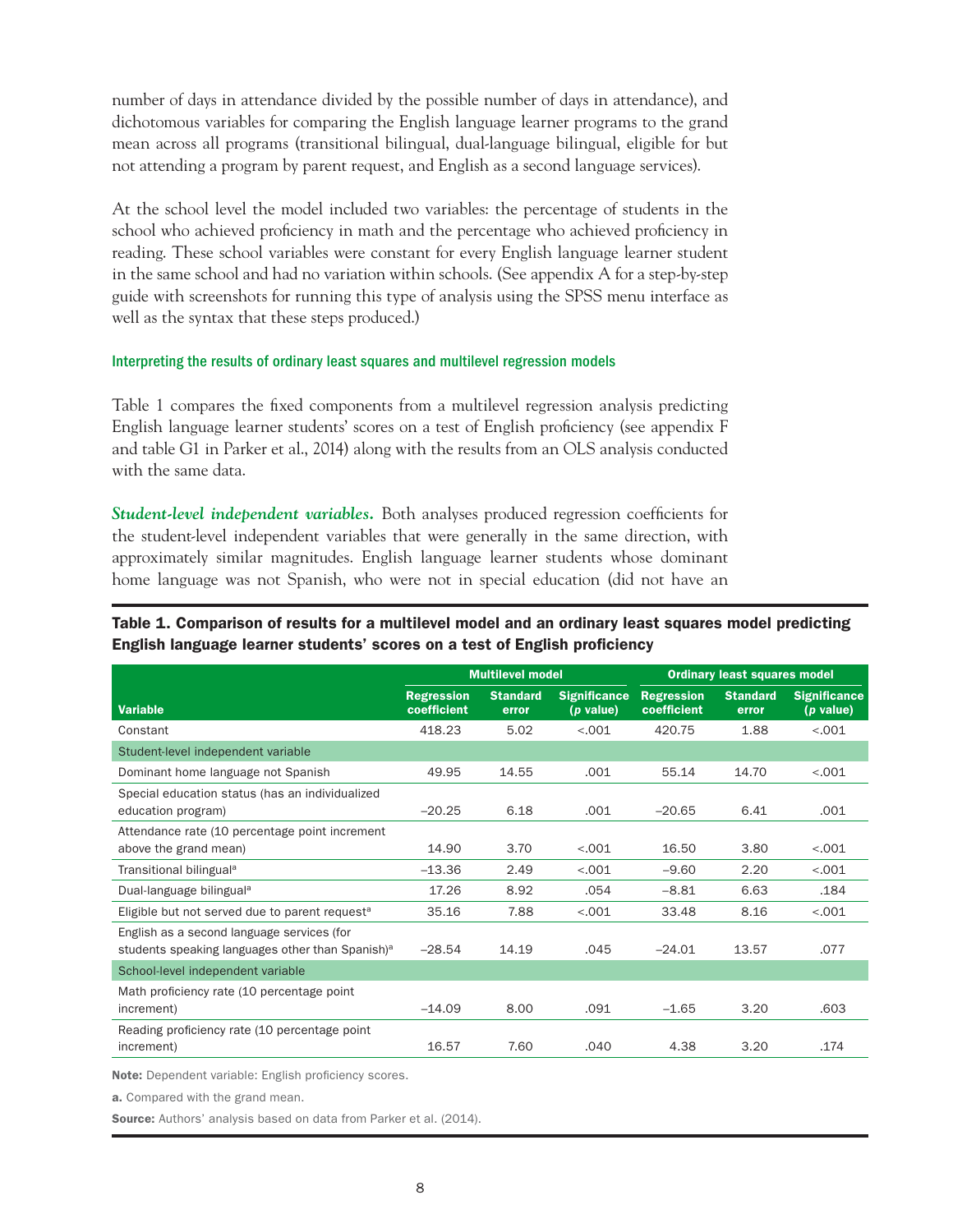individualized education program), and who attended school more frequently were predicted to have higher English proficiency scores, holding all other variables constant. Students who were eligible for a language program but did not attend due to parental request were predicted to have English proficiency test scores that were higher than the grand mean, whereas English language learner students in transitional bilingual or English as a second language services were predicted to have scores lower than the grand mean, holding all other variables in the model constant. For several independent variables the statistical decisions are the same under both approaches. For example, students with a home language other than Spanish and students with higher attendance rates were predicted to have higher English proficiency scores.

For English language learner program indicators the results were also similar under the two approaches. Holding all else constant, students enrolled in transitional bilingual programs were predicted to have English proficiency scores that were significantly lower than the grand mean English proficiency score, while students who were not served due to parental request were predicted to have significantly higher English proficiency scores than the grand mean. Despite the similarities in magnitude, the coefficient for enrollment in English as a second language services was significant only in the multilevel model, likely because of the reweighting that occurs in that model based on the variances and covariances of the error term. For student enrollment in a dual-language bilingual program the direction and magnitude of the associated regression coefficients were different under the two approaches; however, the coefficients were not significant in either model.

The multilevel model produced smaller standard errors for the regression coefficients for four of the seven student-level independent variables than did the OLS model. Although this seems at odds with what was expected, it is not surprising given that the parameters were based on different estimation algorithms. OLS analysis, like other general linear model approaches, relies on least squares estimation to produce the model parameters and gives equal weight to each student but not to each school. Conversely, multilevel analysis uses maximum likelihood or restricted maximum likelihood procedures for estimating model parameters, which tend to downweight the contribution of individuals from larger groups, in this case, students from larger schools. Moreover, the results are reweighted based on the variances and covariances of the error terms in the model, which, when the assumptions are met, produce more precise estimates than the OLS model.14

*School-level independent variables.* The school-level regression coefficients indicating the predicted increase in English proficiency scores associated with a 10 percentage point increase in the percentage of students achieving proficiency in both math and reading differed under the two approaches. The only coefficient significantly associated with English proficiency was the coefficient for reading proficiency in the multilevel model. For the school-level variables the standard errors of the OLS coefficients were smaller than those in the multilevel model. When data are nested, the estimated probability of observing a school-level regression coefficient of the size observed or larger in the sample, if the coefficient is really zero in the population, tends be artificially reduced. Because of this reduction, a relationship may be considered statistically significant when it is not.

*The ordinary least squares and multilevel regression approaches provided similar results regarding the relationship between the dependent variable and the independent variables; however, some significant relationships could have been overlooked had the ordinary least squares approach alone been used*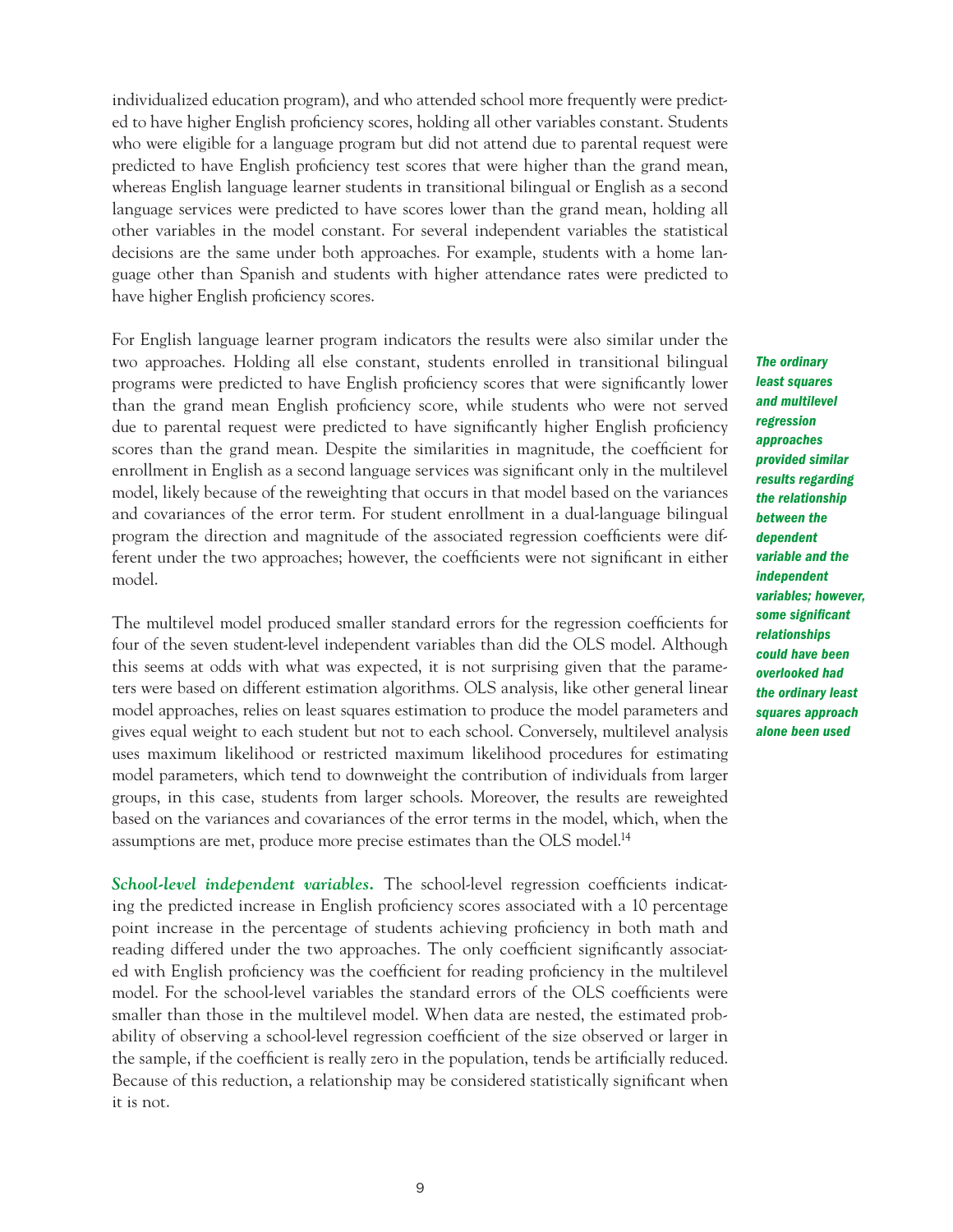#### Implications of statistical dependency

The two approaches provided similar results regarding the relationship between the dependent variable and the independent variables. However, some significant relationships could have been overlooked had the OLS approach alone been used. For example, enrollment in English as a second language services reached statistical significance only in the multilevel model, as did the school-level variable of reading proficiency rate. Although not statistically significant, the different direction and magnitude of the associated regression coefficients of student enrollment in a dual-language bilingual program indicate a negative relationship in the OLS approach but a positive relationship in the multilevel model.

When data possess some degree of statistical dependency such as what was observed for the K–1 data (approximately 23 percent of the variability in English language learner students' English proficiency score was due to school-to-school differences), analysts should use appropriate procedures that provide accurate results for guiding policy and practice. In the example used here, the lack of statistically significant school-level variables in the OLS model could lead administrators to erroneously conclude that there were no school effects predicting English language learner students' English proficiency.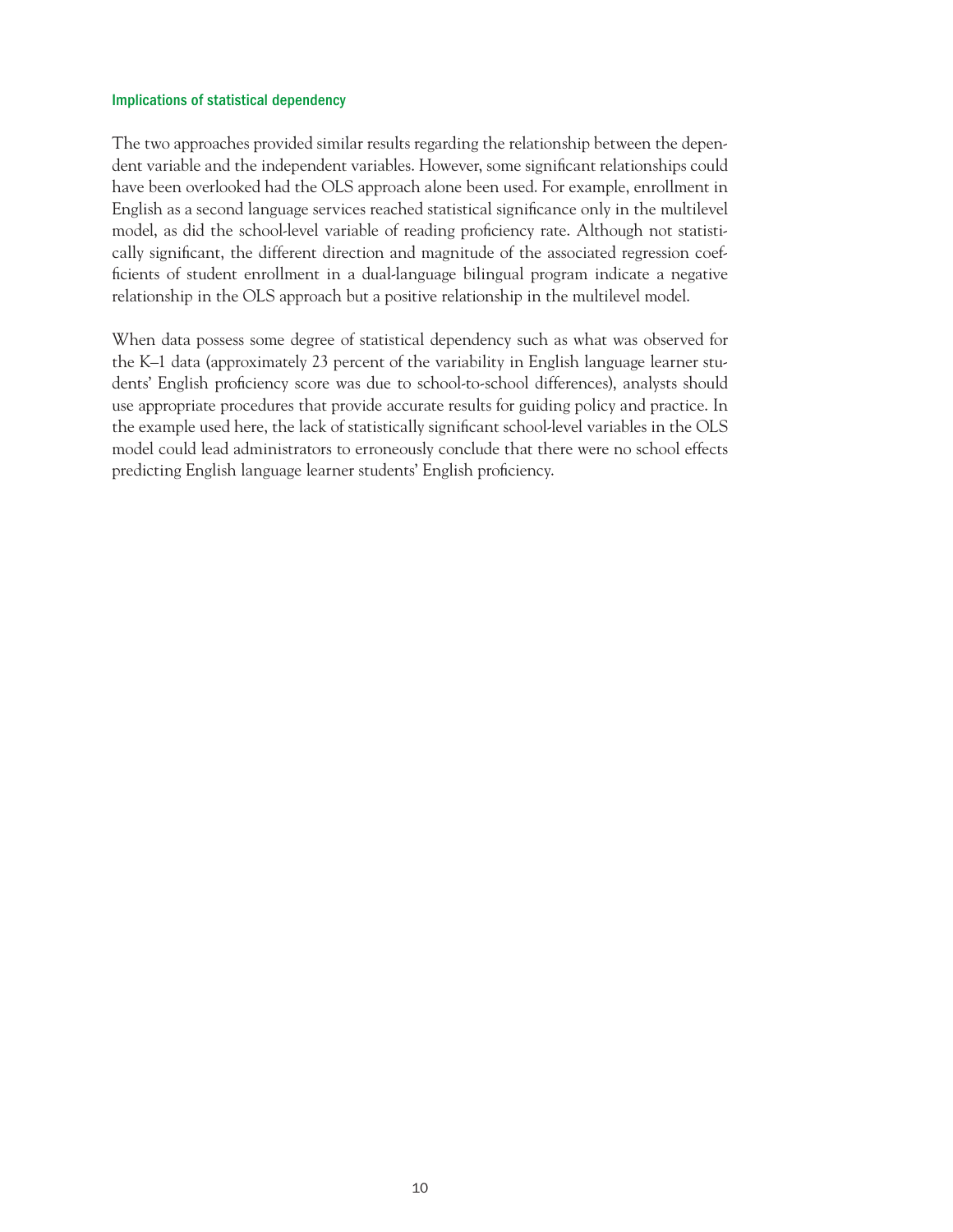# Appendix A. Step by step procedure for using the Advanced Statistics module of SPSS IBM Statistics

Steps for running the type of intercept-only, two-level model described in this primer using the Advanced Statistics module of SPSS IBM Statistics are given with screenshots. The SPSS syntax produced through these steps and syntax for a parallel ordinary least squares (OLS) regression model are shown at the end.

Step 1: Select the Linear option from the Mixed Models menu under Analyze.



Step 2: Select the variable that identifies the groups within which individuals are nested. Select Continue.

| Click Continue for models with uncorrelated terms.<br>residuals within the random effects. | Specify Subject variable for models with correlated random effects.<br>Specify both Repeated and Subject variables for models with correlated |
|--------------------------------------------------------------------------------------------|-----------------------------------------------------------------------------------------------------------------------------------------------|
| DependentVar<br>IndependentVarA<br>IndependentVarB<br>IndependentVarC                      | Subjects:<br>ClusterID<br>Repeated:                                                                                                           |
| Repeated Covariance Type: Diagonal                                                         |                                                                                                                                               |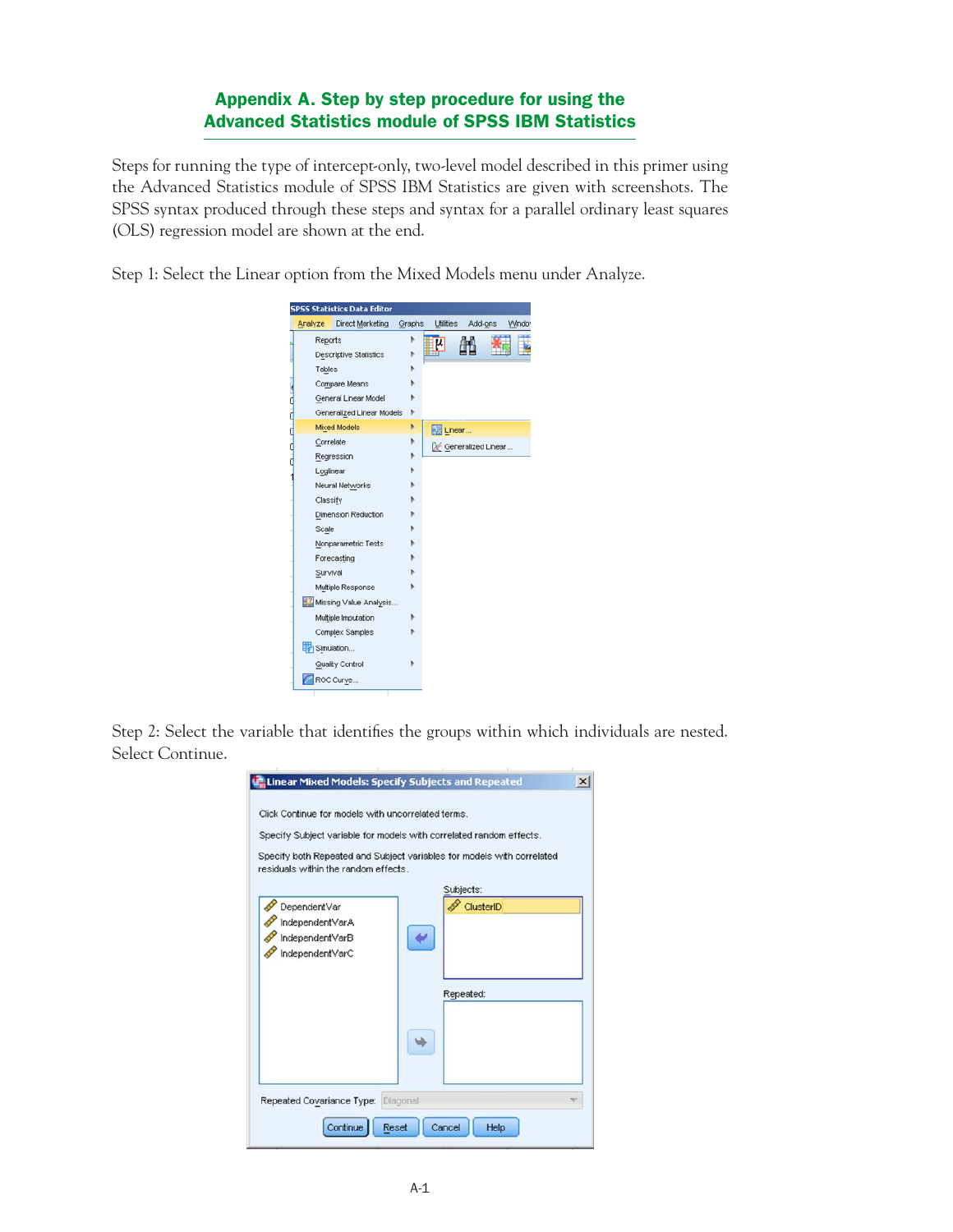| Linear Mixed Models<br>ClusterID<br>IndependentVarC | Dependent Variable:<br>DependentVar<br>Factor(s):<br>Covariate(s):<br>IndependentVarA<br>IndependentVarB | $\times$<br>Fixed.<br>Random.<br>Estimation.<br>Statistics.<br>EM Means.<br>Save<br>Bootstrap |
|-----------------------------------------------------|----------------------------------------------------------------------------------------------------------|-----------------------------------------------------------------------------------------------|
| OK                                                  | Residual Weight:<br>Paste<br>Reset<br>Cancel<br>Help                                                     |                                                                                               |

Step 3: Select the Dependent and Independent Variables.

Step 4: Select the Random button on the right to open a new dialogue box. Under Subject Groupings, move the variable that identifies the groups within which individuals are nested into Combinations. Check the box titled Include intercept. Select Continue.

| Previous                                                                 |                                         | Next              |
|--------------------------------------------------------------------------|-----------------------------------------|-------------------|
| Covariance Type:                                                         | Variance Components                     | ÷                 |
| <b>Random Effects</b><br><b>O</b> Build terms<br>Factors and Covariates: | Build nested terms<br>$\circ$<br>Model: | Include intercept |
| IndependentVarA<br>IndependentVarB<br>(Vythin)<br>By <sup>*</sup>        | Factorial<br>Clear Term<br>Add          | Remove            |
| <b>Build Term:</b><br>Subject Groupings<br>Subjects:                     | Combinations:                           |                   |
|                                                                          | ClusterID                               |                   |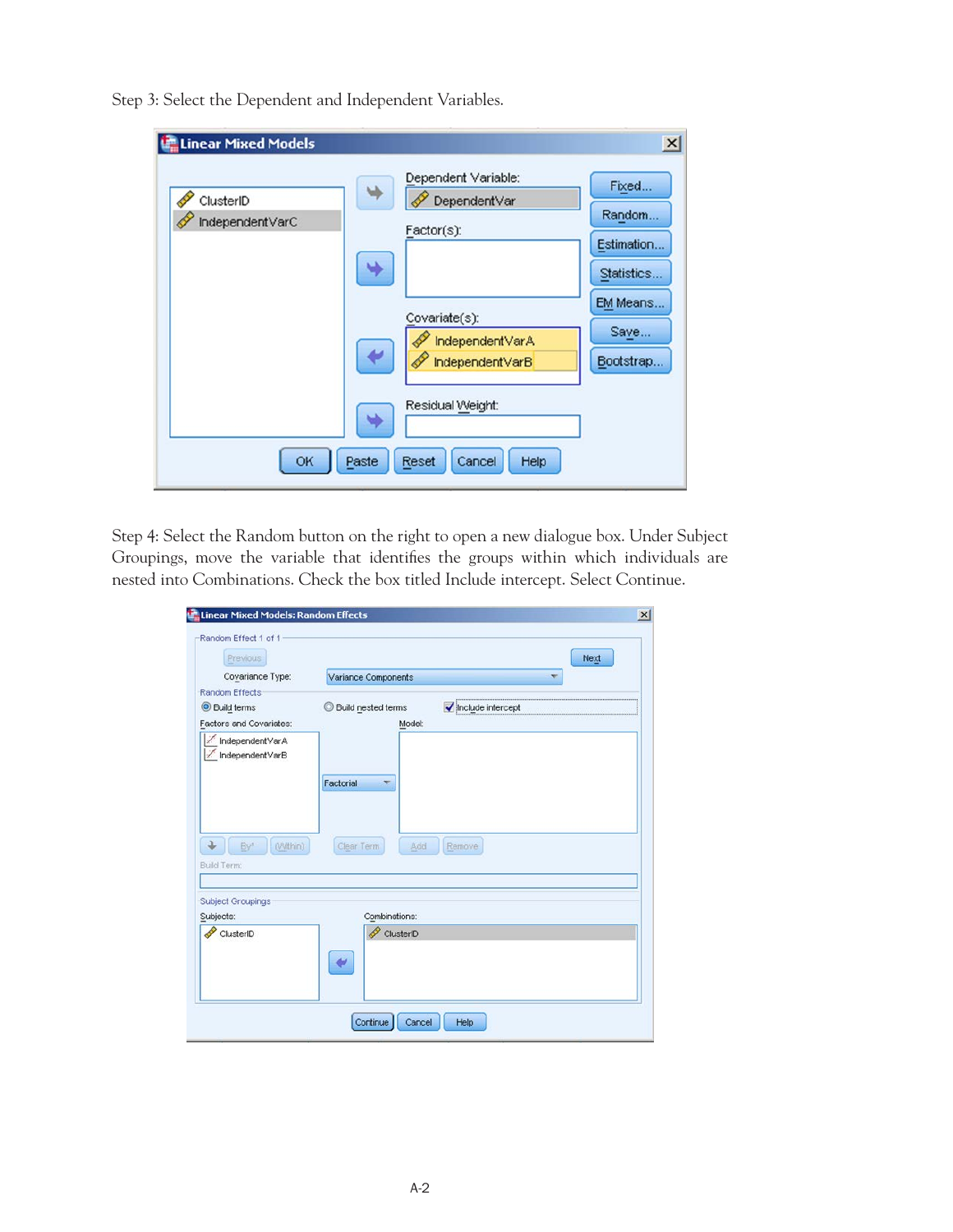Step 5: Select the Fixed button on the right to open a new dialogue box. Select the Independent Variables in the Factors and Covariates window and move them into the Model window. Select Continue.

| <b>Fixed Effects</b><br><b>O</b> Build terms | Build nested terms          |                                    |  |
|----------------------------------------------|-----------------------------|------------------------------------|--|
| Factors and Covariates:                      |                             | Model:                             |  |
| IndependentVarA<br>IndependentVarB           |                             | IndependentVarA<br>IndependentVarB |  |
|                                              | Main Effects                |                                    |  |
| (Within)<br>By*<br>Build Term:               | Clear Term                  | Add<br>Remove                      |  |
| Include intercept                            | Sum of squares:<br>Type III | $\overline{\phantom{a}}$           |  |

Step 6: Select the Statistics button on the right to open a new dialogue box. Check the box next to Parameter estimates. Select Continue.

|                         | <b>Summary Statistics</b>                 |    |   |  |
|-------------------------|-------------------------------------------|----|---|--|
|                         | Descriptive statistics                    |    |   |  |
|                         | Case Processing Summary                   |    |   |  |
| <b>Model Statistics</b> |                                           |    |   |  |
|                         | $\blacktriangleright$ Parameter estimates |    |   |  |
|                         | Tests for covariance parameters           |    |   |  |
|                         | Correlations of parameter estimates       |    |   |  |
|                         | Covariances of parameter estimates        |    |   |  |
|                         | Covariances of random effects             |    |   |  |
|                         | Covariances of residuals                  |    |   |  |
|                         | Contrast coefficient matrix               |    |   |  |
| Confidence interval:    |                                           | 95 | % |  |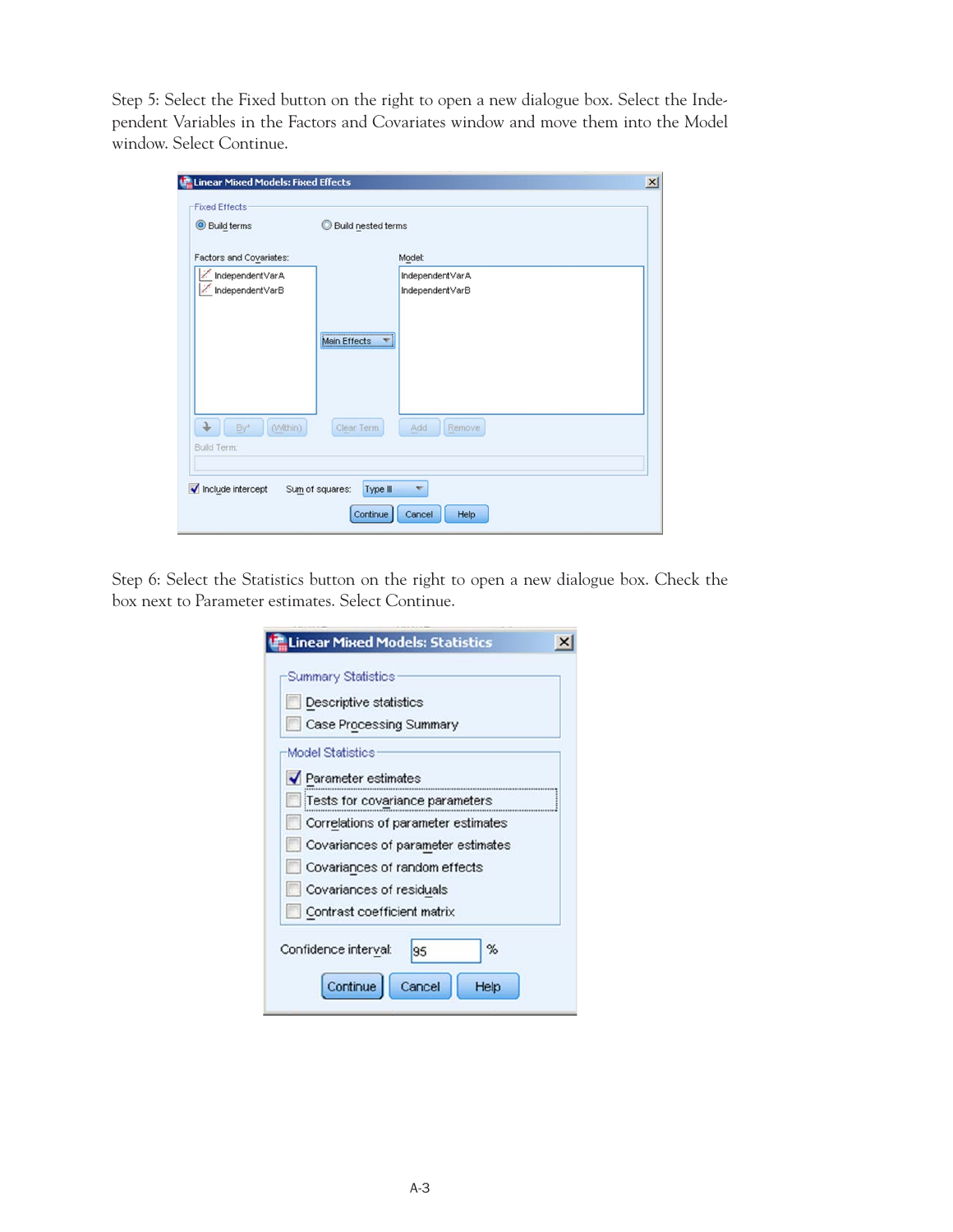| Linear Mixed Models          |                                                                                                          | $\mathbf{x}$                                                                        |
|------------------------------|----------------------------------------------------------------------------------------------------------|-------------------------------------------------------------------------------------|
| ClusterID<br>IndependentVarC | Dependent Variable:<br>DependentVar<br>Factor(s):<br>Covariate(s):<br>IndependentVarA<br>IndependentVarB | Fixed.<br>Random.<br>Estimation.<br>Statistics.<br>EM Means.<br>Save.<br>Bootstrap. |
| OK                           | Residual Weight:<br>Paste<br>Reset<br>Cancel<br>Help                                                     |                                                                                     |

Step 7: Select OK to run the model that will produce the output.

This seven-step process produced the following syntax for an intercept-only, two-level model with two fixed independent variables:

```
MIXED DependentVar WITH IndependentVarA IndependentVarB
  /CRITERIA=CIN(95) MXITER(100) MXSTEP(10) SCORING(1) SINGULAR(0.000000000001) 
HCONVERGE(0, ABSOLUTE) LCONVERGE(0, ABSOLUTE) PCONVERGE(0.000001, ABSOLUTE)
  /FIXED=IndependentVarA IndependentVarB | SSTYPE(3)
  /METHOD=REML
  /PRINT=SOLUTION
  /RANDOM=INTERCEPT | SUBJECT(ClusterID) COVTYPE(VC).
```
A parallel OLS model would be formulated using the Linear Regression option available in both the Base version and the Advanced Statistics module of SPSS IBM Statistics. The syntax would be as follows:

#### **REGRESSION**

 /MISSING LISTWISE /STATISTICS COEFF OUTS R ANOVA /CRITERIA=PIN(.05) POUT(.10) /NOORIGIN /DEPENDENT DependentVar /METHOD=ENTER IndependentVarA IndependentVarB.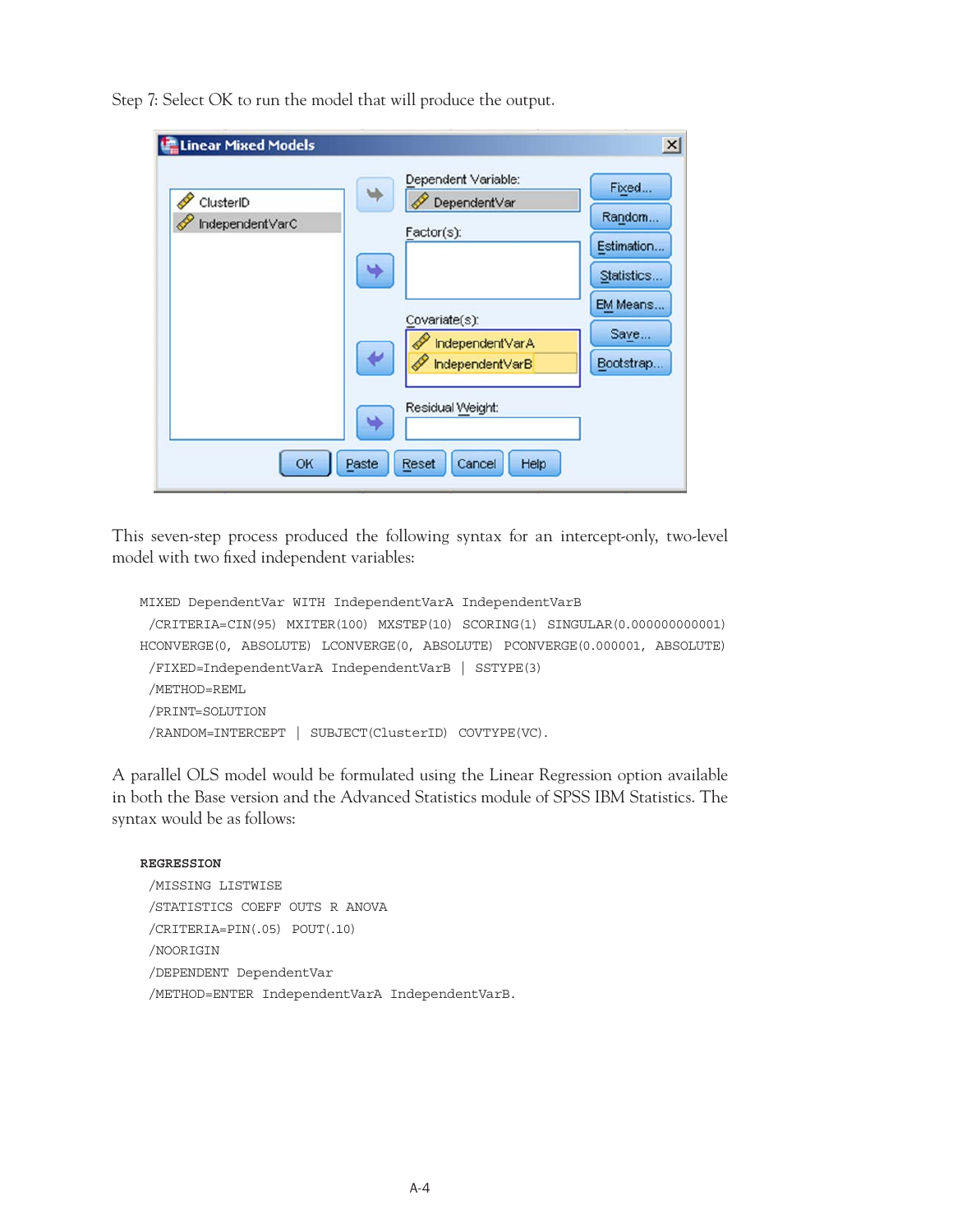# Notes

- 1. Some statistical packages such as Stata and SAS allow analysts to adjust the standard errors in an OLS regression to account for the effects of nesting.
- 2. Some statistical packages such as Stata and SAS allow analysts to adjust the standard errors in an OLS regression to account for the effects of nesting.
- 3. Multilevel regression modeling is a special case of the more general linear mixed model. See Raudenbush (1993).
- 4. Multilevel modeling is not appropriate in all situations, even in the presence of statistical dependency. For example, multilevel regression models reweight the data based on the variances and covariances of the error terms in the model (Selden, 1994) and tend to downweight the contribution of individuals from larger clusters. In situations where unweighted results are substantively necessary, it may be more appropriate to use an OLS model in which the standard errors are adjusted for the dependency. For additional information, see Raudenbush and Bryk (2001), Gelman and Hill (2007), and Hox (2010). For additional information about the procedures and diagnostic information for correctly specifying prediction models (such as OLS and multilevel regression models), including the specification of models with interaction terms, see applied linear regression modeling texts such as Chatterjee and Haldi (2012) and Gelman and Hill (2007).
- 5. A poll of school districts in the Northeast & Islands Region showed that SPSS IBM Statistics is the most frequently used statistical software package. Not all school districts have access to the Advanced Statistics module.
- 6. For more information about analyses with multiple levels of nesting, see Raudenbush and Bryk (2001) and Gelman and Hill (2007).
- 7. Prediction models that use multiple dependent variables or have noncontinuous (dichotomous or multicategorical) dependent variables are not discussed here. For further information about these types of models, see Snijders and Bosker (1999), Raudenbush and Bryk (2001), and Hox (2010).
- 8. The assumptions described here are also common to other types of analyses, such as correlation, testing the difference between means, and analysis of variance.
- 9. Providing that the assumptions of the model are met.
- 10. The impact of a nonzero intraclass correlation coefficient on the standard errors associated with the regression coefficients depends on the size of the groups in which individuals are nested, and so there are no set guidelines for what constitutes a large or small intraclass correlation coefficient. For additional information about the partitioning of variance in multilevel models, see Snijders and Bosker (1999), Raudenbush and Bryk (2001), Bickel (2007), Gelman and Hill (2007), and Hox (2010).
- 11. The models described here are intercept-only models. For information about other model formulations, see Snijders and Bosker (1999), Raudenbush and Bryk (2001), and Hox (2010).
- 12. For example, models that allow the relationships between individual-level measures and the dependent variable to vary across groups and models that include interactions between individual-level and group-level measures generally require larger samples than the simple intercept-only model described here.
- 13. For additional information about sample size requirements, see Raudenbush and Bryk (2001), Gelman and Hill (2007), and Hox (2010).
- 14. The weighting in multilevel modeling could produce model parameters that are no longer generalizable to all students, thereby resulting in biased parameters. In situations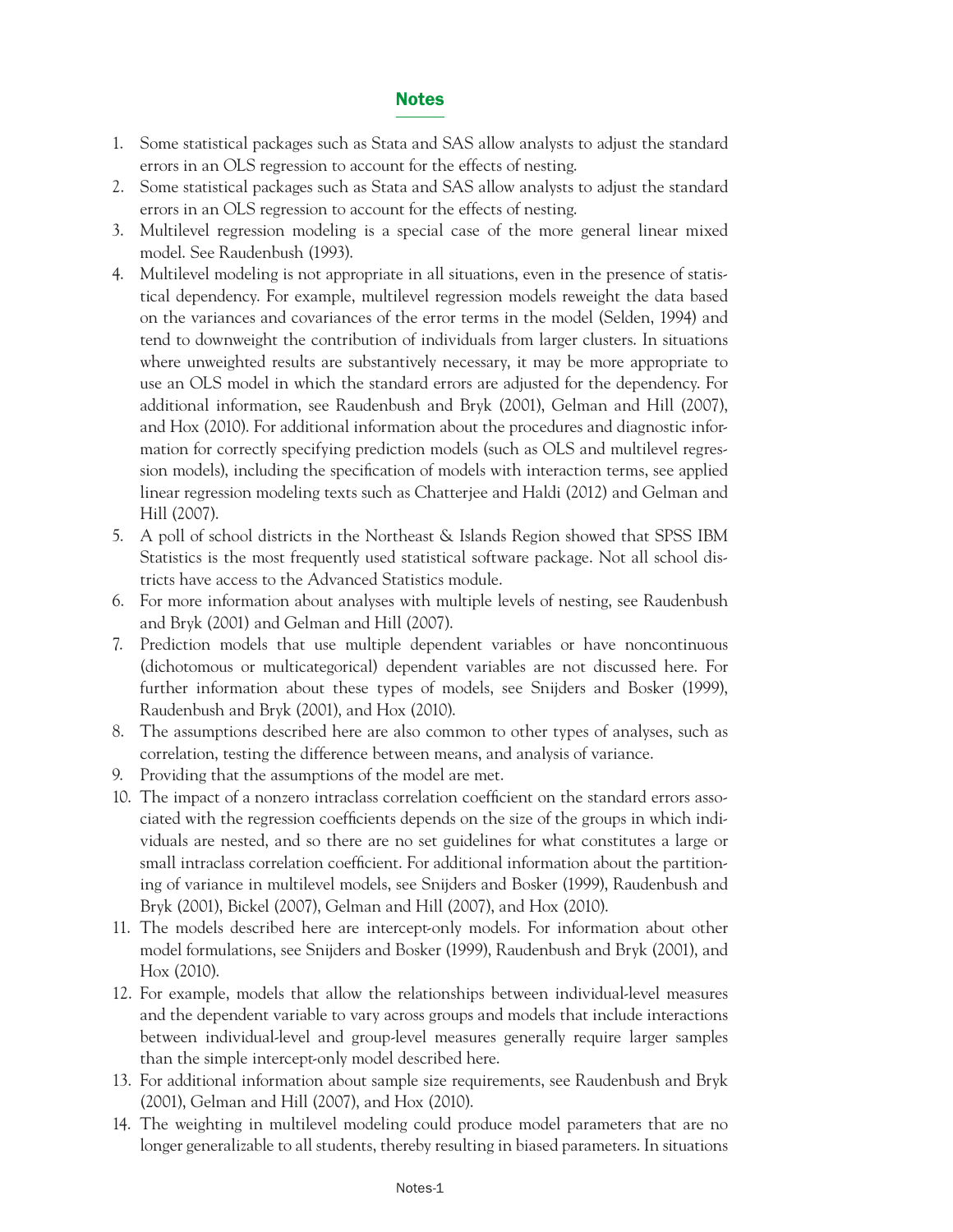where weighting is not desirable, OLS with cluster- corrected standard errors (available in Stata) may be more appropriate. For additional information about the estimation procedures and their consequences, see Raudenbush and Bryk (2001), Gelman and Hill (2007), and Hox (2010).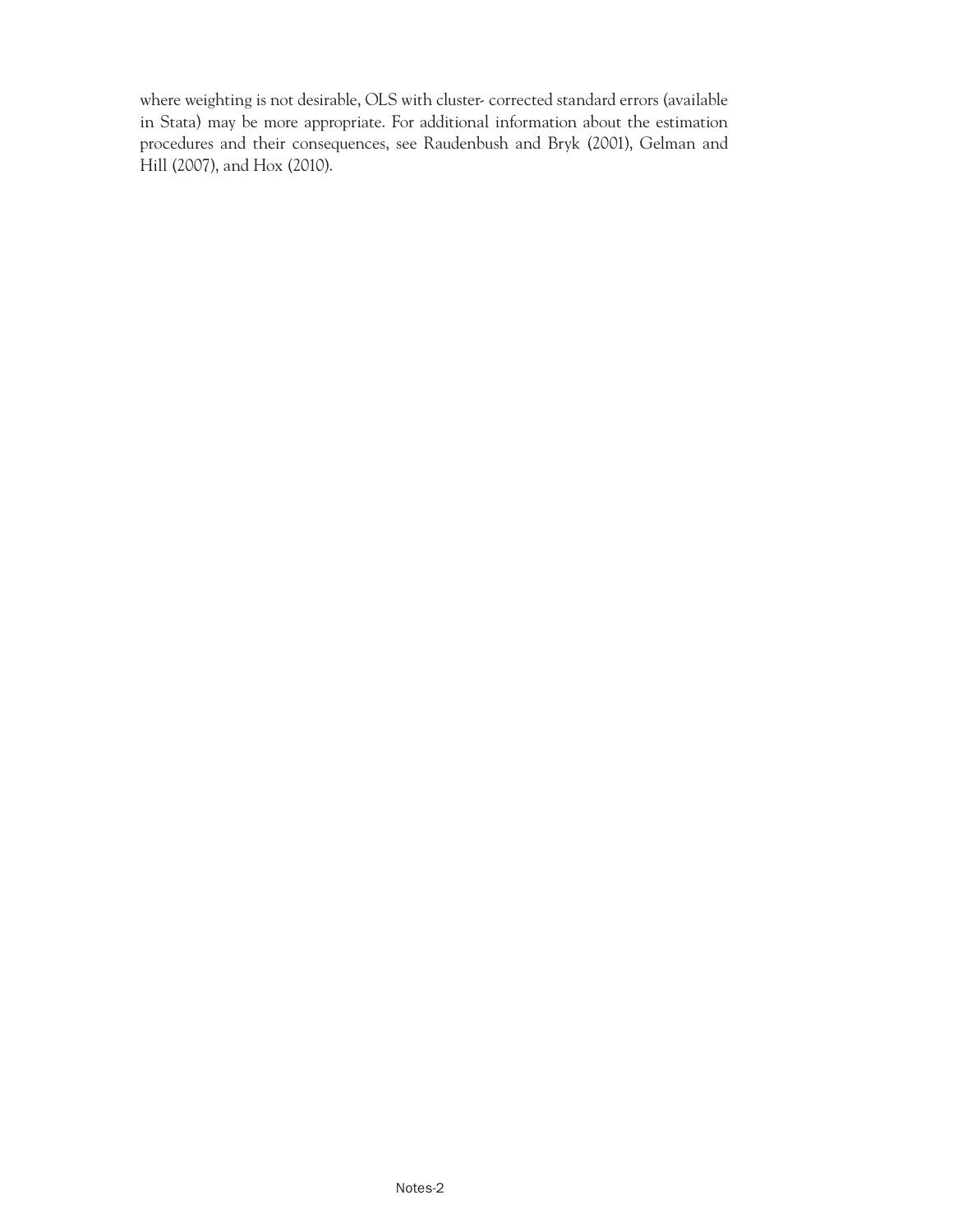#### References

- Bickel, R. (2007). *Multilevel analysis for applied research: It's just regression!* (1st ed.). New York: The Guildford Press.
- Chatterjee, S., & Hadi, A. S. (2012). *Regression analysis by example* (5th ed.). Hoboken, NJ: Wiley.
- Gelman, A., & Hill, J. (2007). *Data analysis using regression and multilevel/hierarchical models*. New York: Cambridge University Press.
- Hox, J. (2010). *Multilevel analysis: Techniques and applications* (2nd ed.). Oxford, UK: Routledge Academics.
- Hox, J. J., & Maas, C. J. M. (2002). Sample sizes for multilevel modeling. In J. Blasius, J. J. Hox, E. de Leeuw, & P. Schmidt (Eds.), *Social science methodology in the new millennium: Proceedings of the Fifth International Conference on Logic and Methodology* (2nd ed.). Opladen, Germany: Leske + Budrich.
- *mance for English language learner students in a New England district* (REL 2014–020). Parker, C. E., O'Dwyer, L. M., & Irwin, C. W. (2014). *The correlates of academic perfor-*Washington, DC: U.S. Department of Education, Institute of Education Sciences, National Center for Education Evaluation and Regional Assistance, Regional Educational Laboratory Northeast Islands. http://eric.ed.gov/?id=ED546480
- L. K. Edwards (Ed.), *Applied analysis of variance in behavioral science* (pp. 459–496).<br>New York: Marcel Dekker. Retrieved May 10, 2013, from http://www.unt.edu/rss/class/ Raudenbush, S. W. (1993). Hierarchical linear models and experimental design. In Jon/MiscDocs/Raudenbush\_1993.pdf
- Raudenbush, S. W., & Bryk, A. S. (2001). *Hierarchical linear models: Applications and data analysis methods* (2nd ed.). Thousand Oaks, CA: Sage Publications.
- Selden, T. M. (1994). Weighted generalized least squares estimation for complex survey data. *Economic Letters, 46*(1), 1–6.
- Snijders, T., & Bosker, R. (1999). *Multilevel analysis: An introduction to basic and advanced multilevel modeling* (2nd ed.). Thousand Oaks, CA: Sage Publications.